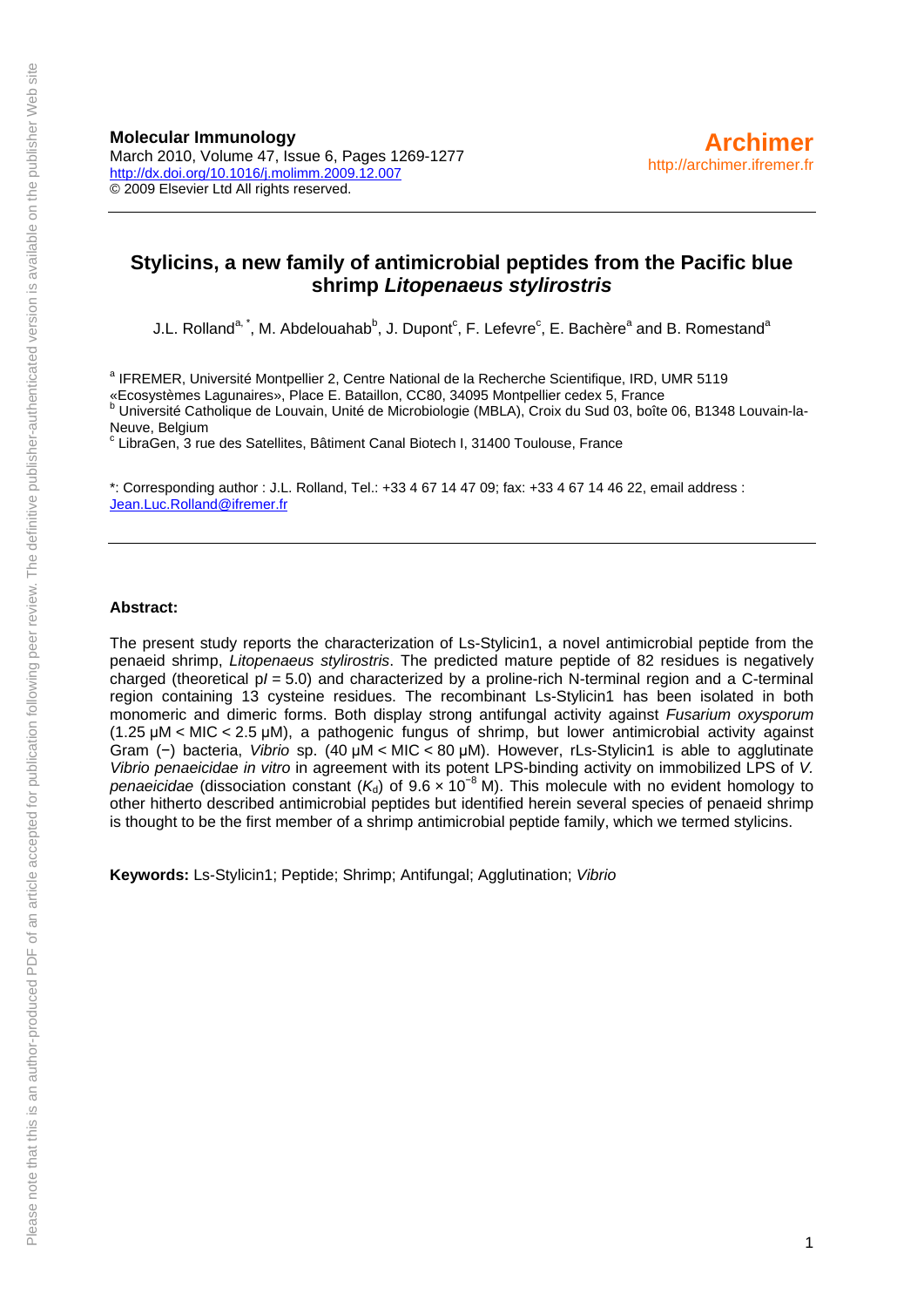### 20 **1. Introduction**

21 22 23 24 Infectious diseases are one of the main limitations to the sustainable development of shrimp aquaculture worldwide. Over the past 20 years, progresses have been made in the understanding of shrimp immunity, through the characterization in particular of antimicrobials and other defense molecules (Aguirre-Guzman *et al*., 2009).

25 26 27 28 29 30 31 32 33 34 35 36 37 38 39 40 Several families of antimicrobial peptides have been isolated. Those include penaeidins, isolated the first time from the Pacific white shrimp *Litopenaeus vannamei* (Destoumieux *et al.*, 1997) and which primary structure are characterized by the presence of a N-terminal domain rich in proline residues and a C-terminal domain containing 6 cysteine residues (Destoumieux *et al.*, 2000). Penaeidins display antifungal and antibacterial activity with a predominant activity against Gram-positive bacteria (Bachère *et al.*, 2000) and agglutinating activity against *Vibrio* strains (Munoz, 2002). Cysteine-rich antimicrobial peptides from shrimp also include crustins, possessing 12 cysteine residues and a wheyacidic-protein domain (WAP) and exclusively active against Gram-positive bacteria (Bartlett *et al*, 2002; Zhang *et al*; 2007; Amparyup *et al.*, 2008). Also antilipopolysaccharide factor (ALF) such as recombinant form of ALFpm3 (Amparyup *et al.*, 2008) exhibited a broad spectrum of activity against various strains of bacteria and fungi and was able to reduce WSSV propagation and prolong the survival of shrimps. Also lysozyme such as lysozyme C (Mai *et al*., 2009) from the blue shrimp (*Litopenaeus stylirostris*) demonstrated to be not only active against Gram-positive and Gram-negative bacteria but also against shrimp pathogens Vibrio sp.

41 42 43 44 Besides antimicrobial peptides, several effectors of shrimp immunity have been characterized that are involved in the recognition of microorganisms by binding molecules on the surface of invading bacteria. To date, those Pattern Recognition Proteins (PRPs) (Medzhitov *et al.*, 2002; Janeway *et al.*, 2002) include C-type lectins as PmLec from *Penaeus*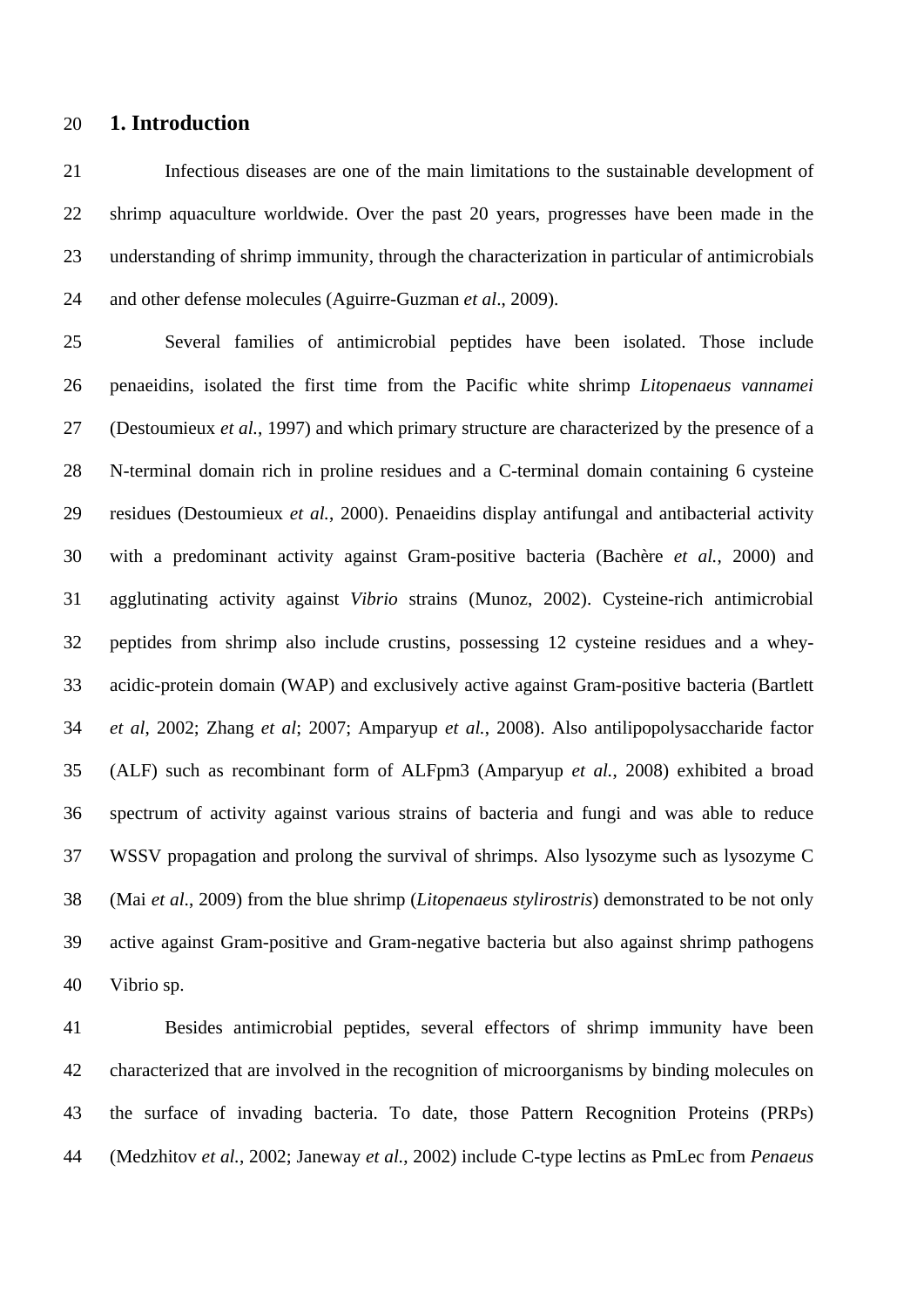*monodon,* a lipopolysaccharide binding protein which has strong hemagglutinating and bacterial-agglutinating activity as well as opsonic effect (Luo *et al.*, 2006). 45 46

47 48 49 50 51 52 53 54 55 56 57 In spite of such progresses, the mechanisms by which the shrimp can circumvent infections remain largely unknown. Thus, the capacity of the shrimp *Litopenaeus stylirostris* to survive an infection with the highly pathogenic bacteria *Vibrio penaeicidae* have been investigated (de Lorgeril *et al*.*,* 2005) by genomic approach. Thus, a relationship has been evidenced between the successful anti-infectious response of the shrimp and the abundance of transcripts for genes involved in immunity. Among them, genes encoding antimicrobials have been evidenced such as penaeidin 3 and lysozyme. Interestingly, a new transcript encoding a putative peptide rich in cysteines (13 Cys) and prolines was also identified. This transcript presented sequence homologies with a mouse cryptdin-related mRNA (Ouellette *et al*., 1990). Abundantly expressed in the haemocytes of shrimp able to survive the infection, the peptide could be involved in the immune response against the pathogenic bacteria.

58 59 60 61 62 63 In this report, we have further characterized this new cysteine and proline-rich peptide and investigated its biological properties in terms of antimicrobial, LPS-binding and agglutinating properties. For that, a recombinant peptide was produced in *Escherichia coli* system and purified to homogeneity. The "cryptin-like" peptide from the initial study (de Lorgeril *et al*.*,* 2005) was renamed here Ls-Stylicin1 after the name of the shrimp *Litopenaeus stylirostris.*

64

#### 65 **2. Materials and methods**

#### 66 **2.1. Nucleic sequences analysis**

67 68 69 Total genomic DNA was extracted from the haemocytes of juvenile *L. stylirostris* according to the *Current Protocols in Molecular Biology* (Wiley *et al.*, 2003) as well as total mRNA using Trizol (Invitrogen) for cDNA synthesis (Invitrogen). Based on Litsty 004-A-01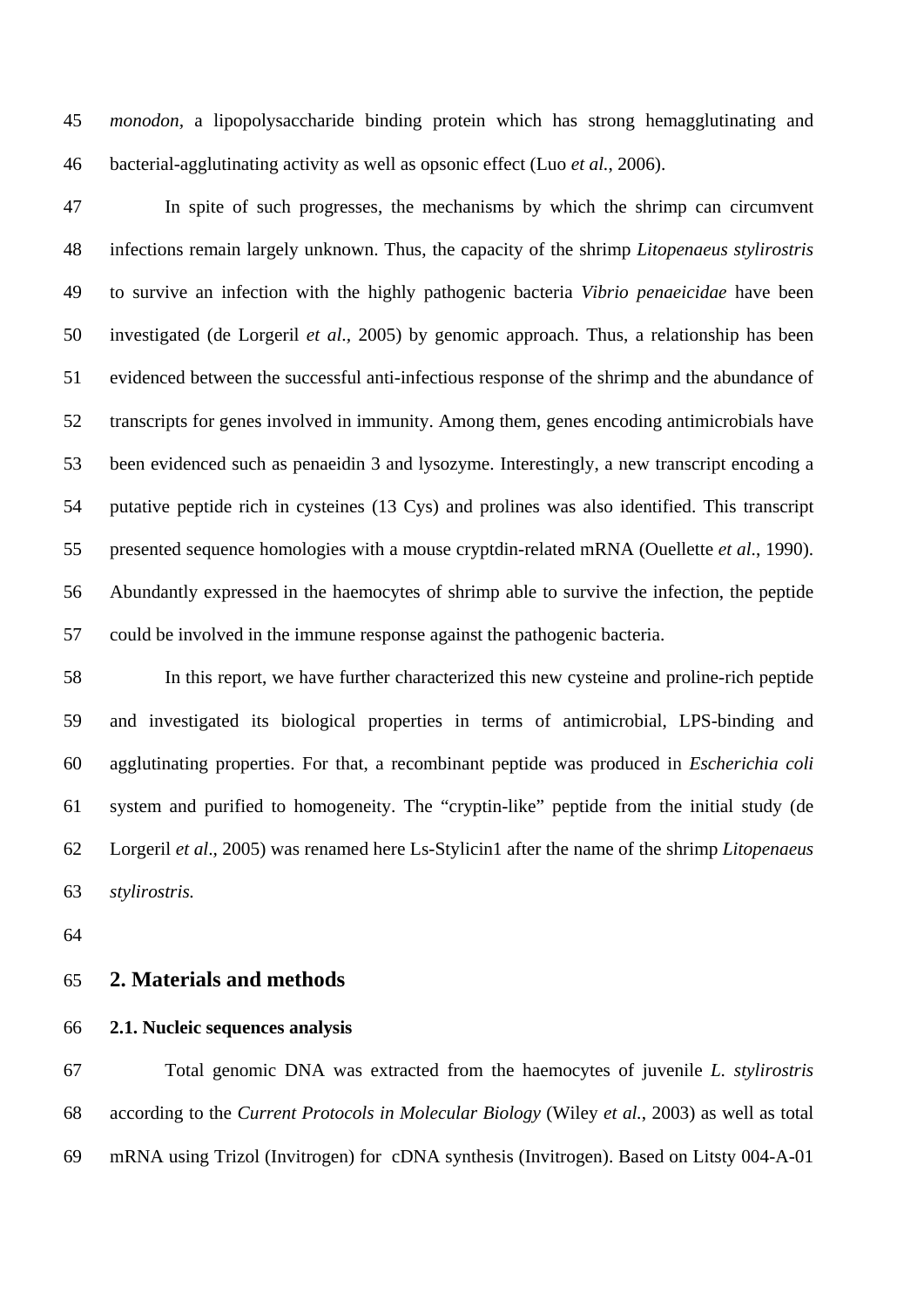L, the cDNA sequence identified by de Lorgeril, GenBank/EMBL Data Bank with the accession number **CV699274** (de Lorgeril et *al.,* 2005), homologous primers, R1F (5'- 70 ATGAAGACCTACAGTC-3') and R1R (5'-GACTGTAGGTCTTCAT-3') were designed and used for PCR amplification. The reaction was performed by incubating the reaction mixtures at 94 °C for 10 min, followed by successive cycles at 94 °C for 1 min, 55 °C for 1 min, and 72 °C for 1 min for 30 cycles using *Taq* DNA polymerase (Qbiogene). Amplification products were then cloned into TopoTA cloning vector (Invitrogen) for sequencing. The subsequent sequences (DNA and cDNA) were compared with those available in Genbank data bases at the National Center for Biotechnology Information (NCBI) using the BLAST network service. Sequence alignments were made using Clustal W (Higgins *et al*., 1992) and Multalin programs (http://bioinfo.genopoletoulouse.prd.fr/multalin/multalin.html). Peptide sequences were analysed by the Blast and ScanProsite Tools. 71 72 73 74 75 76 77 78 79 80 81 82

83

#### 84 **2.2. Recombinant expression**

85 86 87 88 89 Recombinant *L. stylirostris* Stylicin1 (rLs-Stylicin1) was expressed in *E. coli* as an Nterminal His6-tagged fusion protein using the pET-28b (+) system (Novagen, Madison, WI). A Met-coding trideoxynucleotide was incorporated 5' of the Ls-Stylicin1 cDNA and cloned in-frame with the N-terminal His6 in the *Bam*H1*/Sac*1 sites of pET-28a (+) by PCR amplification, using forward primer R2F (5'GTCTTGCACACGGGATCCATGTCTTCCTTTTCACC-3') paired with reverse primer R2R (5'-GTGGCTTCGTTCTCGAGCTCTTATCCTTTATAACC-3'). The reaction was performed by incubating the reaction mixtures at 94 °C for 10 min, followed by successive cycles at 94 °C for 1min, 55 °C for 1min, and 72 °C for 1 min for 30 cycles using *Taq* DNA polymerase (Qbiogene). The underlined codon in the forward primer denotes a Met codon to 90 91 92 93 94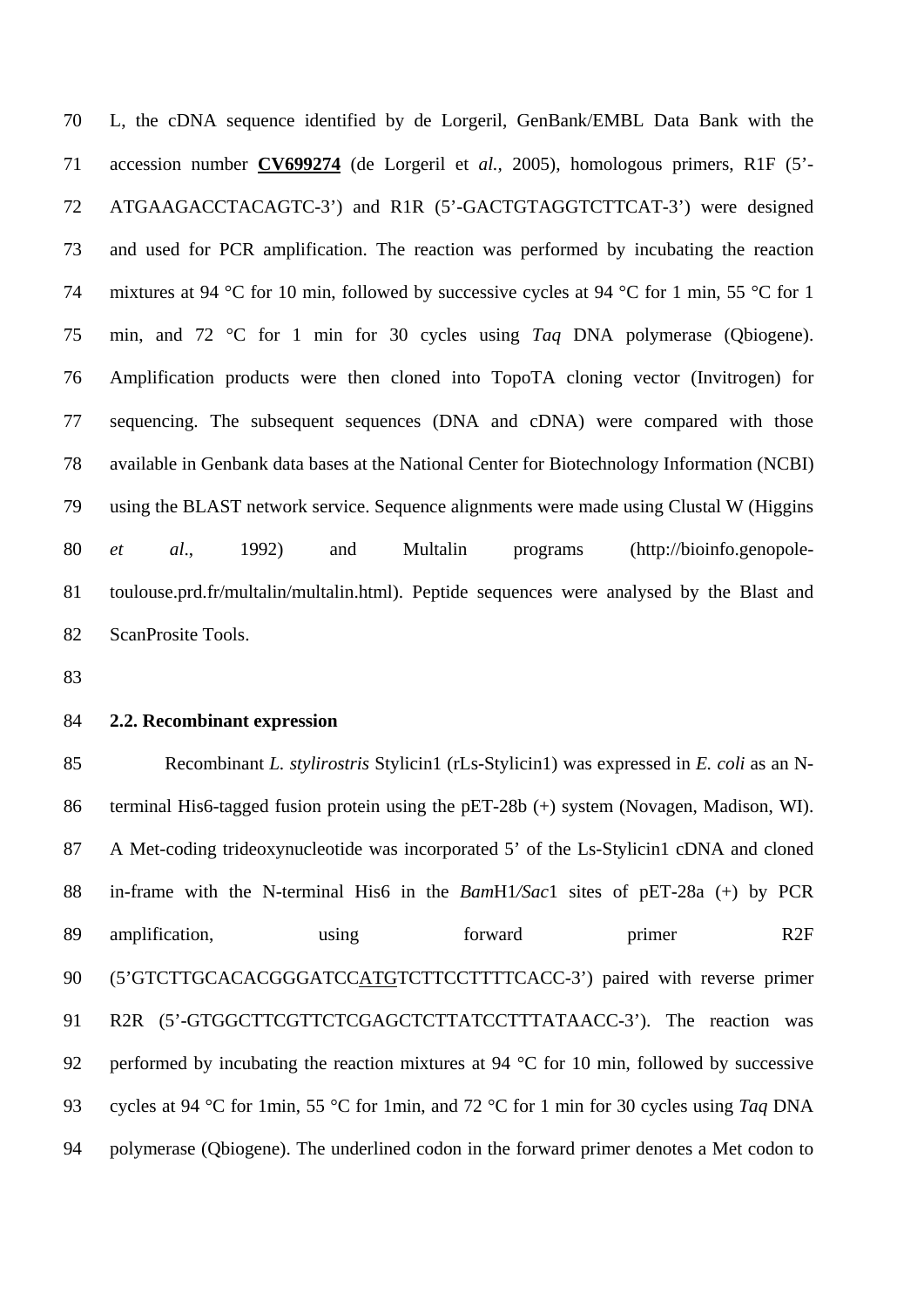incorporate a CNBr cleavage site immediately upstream of the N-terminus of the designed peptide. The construction was sequenced using an ABI Prism 377 DNA sequencer. The rLs-Stylicin1 was expressed in *E. coli* BL21 (DE3) pLysS cells (Novagen) transformed with the pET-28a (+)/rLs-Stylicin1 construct. The cells were grown at 37 °C to  $A_{600}$  0.8 in Luria-Bertani (LB) medium (10 g of bacto-Tryptone, 5 g of bacto yeast extract, and 10 g of NaCl) supplemented with 50 ug/ml kanamycin. Expression of fusion proteins was induced with 0.5 mM isopropyl-α-D-1-thiogalactopyranoside. After growth at 37 °C for 12 h, bacterial cells were harvested by centrifugation and stored at -20 °C. The cells were lysed by resuspension in 6 M guanidine HCl in 100 mM Tris-HCl, pH 8.1, followed by sonication at 40% amplitude for 2 min using a Vibra cell Sonifier 450 (Branson Ultrasons, Annemasse, France). The lysate was clarified by centrifugation in a Sorvall SA-600 rotor at 10,000 *g* for 30 min at 4 °C prior to protein purification. 95 96 97 98 99 100 101 102 103 104 105 106

107

#### 108 **2.3. Purification and refolding**

109 110 111 112 113 114 115 116 117 118 119 His-tagged rLs-Stylicin1 fusion proteins were purified by affinity chromatography by incubating cell lysates with nickel-nitrilotriacetic acid resin (Novagen) at a ratio of 25:1 (v/v) in 6 M guanidine HCl, 20mM Tris-HCl (pH 8.0) for 4 h at 4 °C. Fusion proteins were eluted with two volumes of 6 M guanidine HCl, 1 M imidazole, 20mM Tris-HCl (pH 6.4), dialyzed against 5% acetic acid (HOAc) in SpectraPor dialysis membranes (Spectrum Laboratories Inc., Rancho Dominguez), and lyophilized. His-tagged rLs-Stylicin1 was then loaded on a gel filtration Superdex 200 (Pharmacia) column equilibrated in 5% acetic acid solution (flow rate of 1ml/min) and eluted fractions were pooled, frizzed and lyophilised. The methionine residue introduced at the rLs-Stylicin1 N terminus was subjected to CNBr cleavage by dissolving the lyophilized His-tagged fusion proteins in 50% formic acid, addition of solid CNBr to 10 mg/ml (final concentration), and incubation of the mixtures for 8 h in the darkness at 25°C.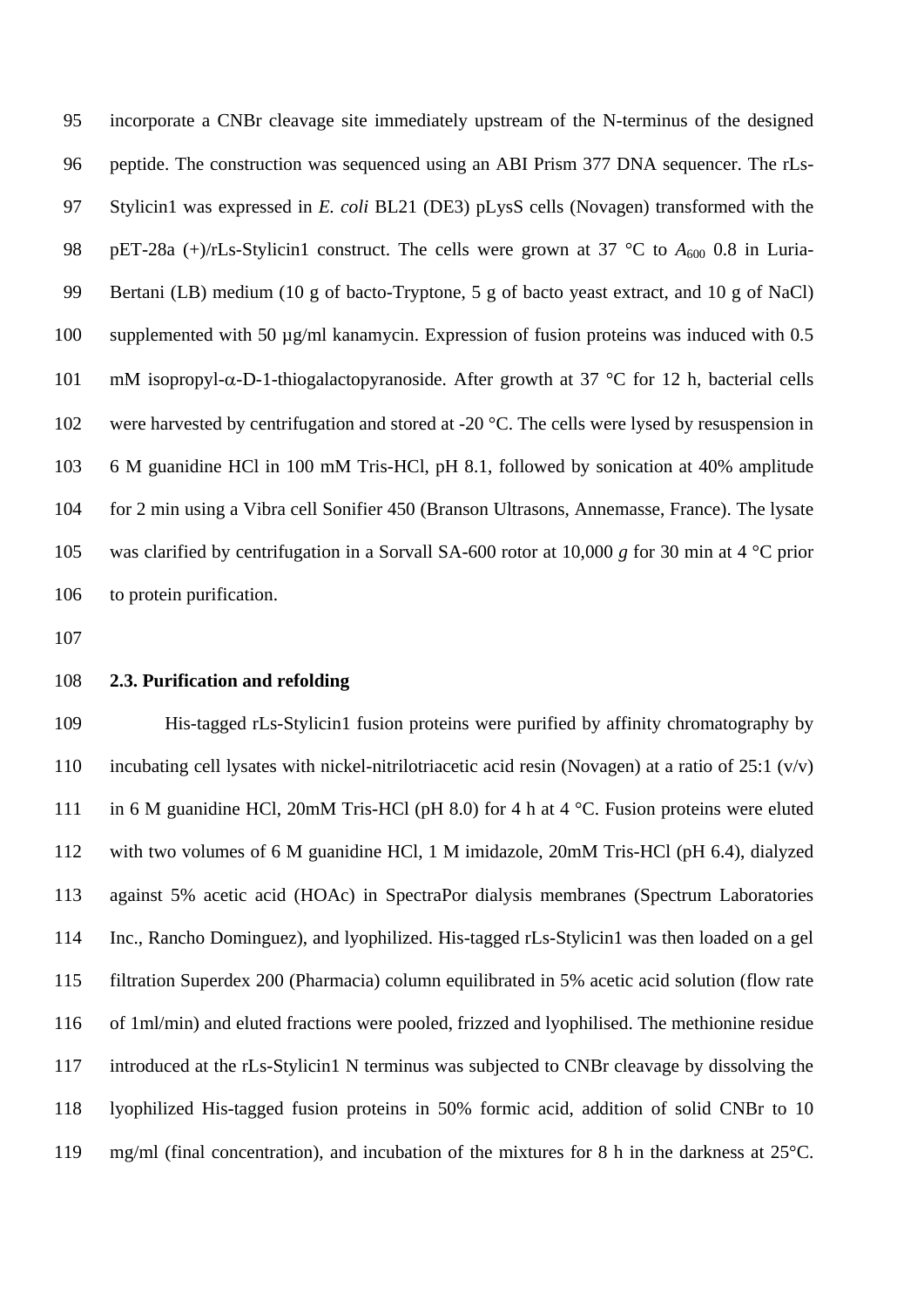The cleavage reaction was terminated by adding 10 volumes of water, followed by freezing and lyophilization. The cleaved fusion peptide mixture was folded at pH 8.1 in a buffer solution containing 0.1 M NaHCO3 and 3mM reduced and 0.3mM oxidized glutathione in the presence of 2 M urea and 25% *N*,*N*-dimethylformamide (Wu *et al.*,2003). Then, the folded peptide mixture, rLs-Stylicin1, was resuspended in 1mL of acetic acid 5% buffer then loaded on a gel filtration Superdex 100 (Pharmacia) column equilibrated with the same buffer. Monomeric and dimeric form of rLs-Stylicin1 fractions were isolated, lyophilised and stored at room temperature. Peptide purity was analysed by Sodium Dodecyl Sulphate Polyacrylamide Gel Electrophoresis (SDS-PAGE) using the Laemmli's method (Laemmli., 1970). Samples were prepared by heating for 10 min at 100°C in an equal volume of sample buffer (0.1 M citrate-phosphate buffer, 5% SDS, 0.9% 2-mercaptoethanol, 20% glycerol, pH 6.8). 120 121 122 123 124 125 126 127 128 129 130 131

132

#### 133 **2.4. Mass spectrometry analysis**

134 135 136 137 138 To determine the number of cysteine residues that may be involved in the intramolecular and intermolecular disulfide bridges, mass spectrometry analysis was performed on monomeric and dimeric forms of rLs-Stylicin1. Matrix-assisted Laser Desorption/Ionisation-Time Of-Flight Mass Spectrometry (MALDI-TOF-MS) was carried out on a Bruker ULTRAFLEX mass spectrometer, set on a positive linear mode.

139

#### 140 **2.5. Immunolocalization**

141 142 143 144 Antibodies against Ls-Stylicin1 were raised in mice (Balb/c). Briefly, 1mg of rLs-Stylicin1 were coupled to ovalbumin (Sigma) in a 1: 1 mass ratio after activation with 1-ethyl-3(3-dimethylaminopropyl) carbodiimide (Pierce). Mice (4 weeks old) received three subcutaneous injections (50µg each) of ovalbumin-coupled rLs-Stylicin1 at day 0 with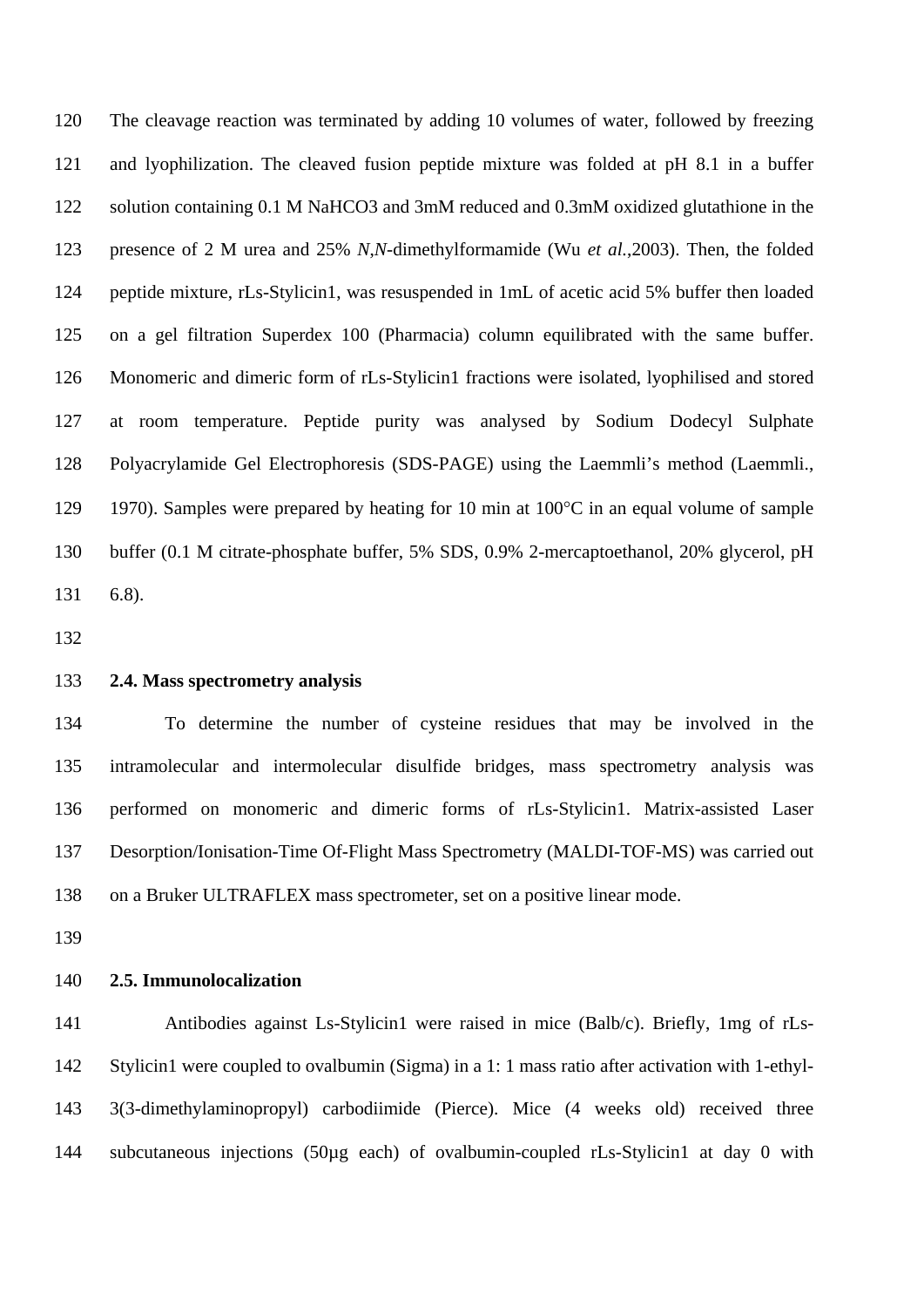complete Freund's adjuvant, and at days 15 and 30 with incomplete Freund's adjuvant. Mouse tumor cells  $(5x10^6 \text{ cells in } 500 \mu$ l RPMI 1640, (Gibco) were injected in the mouse peritoneal cavity at day 30. Then days after cells injection, ascitic fluid was withdrawn and clarified by centrifugation (800 X g, 15 min and  $4^{\circ}$ C). Immunoglobulins G (IgG) for each sera were purified on a Hitrap protein G sepharose column using Gradifrac (Pharmacia). Reactivity and specificity of purified IgG were tested by ELISA (indirect) against rLs-Stylicin1. 145 146 147 148 149 150

151 152 153 154 155 156 157 158 159 160 161 162 163 164 165 166 *L. stylirostris* shrimp (20g) were obtained from French Polynesia Island. Haemolymph was taken from the ventral sinus located at the first abdominal segment, under an equal volume of anticoagulant Modified Alsever Solution (27 mM sodium citrate, 336 mM NaCl, 115 mM glucose, 9 mM EDTA, pH 7) and centrifuged at 800g for 15 minutes ( $4^{\circ}$ C) to separate the blood cells from plasma. Immunofluorescence analyses were carried out using polyclonal antibodies specific for Ls-Stylicin1, according to the method of Munoz (Munoz *et al.,* 2004). Briefly, haemocytes, fixed with paraformaldehyde, were cytocentrifuged (900 rpm, 10 min) on L-polylysine slides. After permeabilization with 0.1% Triton X-100 (10 minutes), the haemocytes were incubated overnight  $(4^{\circ}C)$  with anti-Ls-Stylicin1  $(2.3\mu g/ml)$  in PBS/Skimmed-Milk (PBS/SM) at 0.5% or irrelevant mouse IgG2a anti IgM (3µg/ml) of *Dicentrarchus labrax* (Fish Teleostean) (control 1) or anti-Ls-Stylicin1(2.3µg/ml) preincubated with the recombinant peptide  $(10\mu g/ml)$  (control 2). After three washes in phosphate buffer saline (PBS) a second incubation was performed for 1h at room temperature with anti-mouse FITC-conjugated (Pierce) diluted at 1: 200 (0.5µg/ml) in PBS/SM 0.5%. Slides were washed three times in PBS, fixed with Moviol then observed by confocal microscopy (Leica TCS 4D).

167

#### 168 **2.6. Antimicrobial assays**

169 170 The antibacterial and the antifungal activity spectrum of purified rLs-Stylicin1 was investigated against a panel of Gram-positive, Gram-negative bacteria strains, fungi and yeast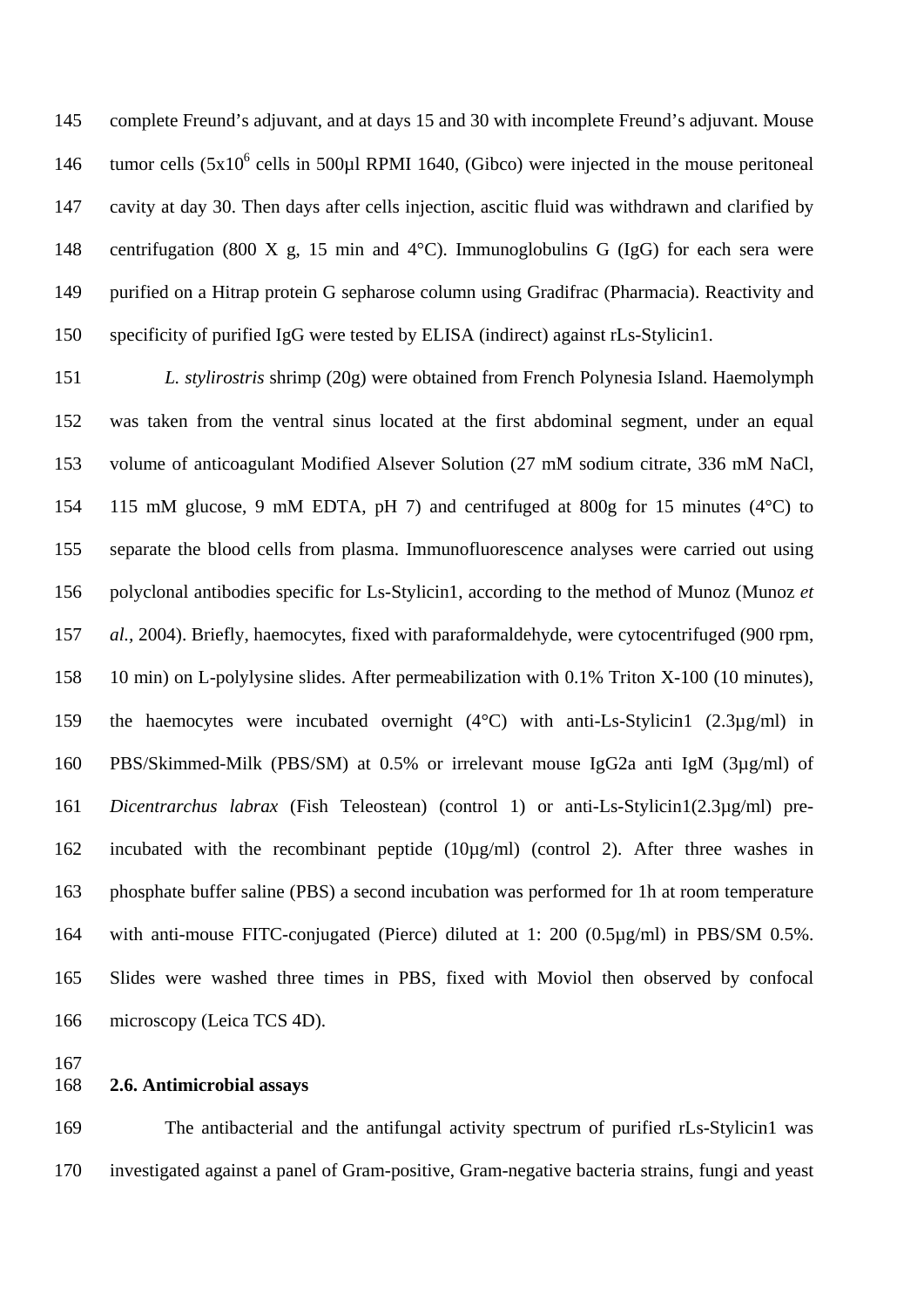strains including pathogenic strains for shrimp and molluscs. Briefly, four Gram-positive bacteria (*Micrococcus lysodeikticus* ATCC 4698; *Staphylococcus aureus* ATCC 25293; *Bacillus subtilis* and *Aerococcus viridans*, IBMC Strasbourg collection ) and seven Gramnegative bacteria (*Escherichia coli* 363 ATCC 11775; *Salmonella typhimurium,* IBMC Strasbourg collection; *Vibrio penaeicidae* AM101; *V. splendidus* LGP32 and *V. nigripulchritudo* SFn1,IFREMER collection; *Pseudomonas aeruginosa and Enterococcus faecalis*, LIBRAGEN collection, Toulouse), were used in a liquid growth inhibition assay (Destoumieux *et al*., 1997). In brief, 10µL of rLs-Stylicin1 dilutions were incubated in 96 well microtiter plates with 100 $\mu$ l of bacteria suspension, starting at OD 600 $\mu$ m = 0.001, in Poor Broth nutrient medium (1% bactotryptone, 0.5% (w/v) NaCl, pH 7.5). Bacterial growth was assayed by measuring  $OD_{600nm}$  after 24 h incubation from 20 $^{\circ}$ C to 37 $^{\circ}$ C according to the optimal grow temperature of each bacteria. The minimal inhibitory concentration (MIC) was evaluated by testing serial replica dilutions, defined as the lowest peptide concentration that prevents any growth (Hancock *et al*., 1995). The Minimal Bactericidal Concentration (MBC) was determined as the lowest concentration that kills 99.9 % of bacteria. 171 172 173 174 175 176 177 178 179 180 181 182 183 184 185

186 187 188 189 190 191 192 193 194 Susceptibility of *Fusarium oxysporum* (a gift from A. Vey, INRA Saint Christol-lez-Alès, France), *Penicillium* sp and *Botrytis cinerae* (fungi collection, IUT Department Génie Biologique, Montpellier)*, Aspergillus fumigatus, Neurospora crassa* and *Candida albicans*  (LIBRAGEN collection, Toulouse) were tested by a Fehlbaum modified liquid growth inhibition assay (Fehlbaum *et al.*, 1994). In brief, fungal spores 100 µl final concentration  $10^4$ spores  $mL^{-1}$  were suspended in a Potatoes Dextrose Broth (Difco) complemented with tetracycline (10 µg/ml final concentration) and 10µL of rLs-Stylicin1 dilutions in microtiter plates. Peptide was replaced by 10 µl of sterile water in controls. Growth inhibition was observed under the microscope after 24 or 48h incubation at 30°C and quantified by OD 600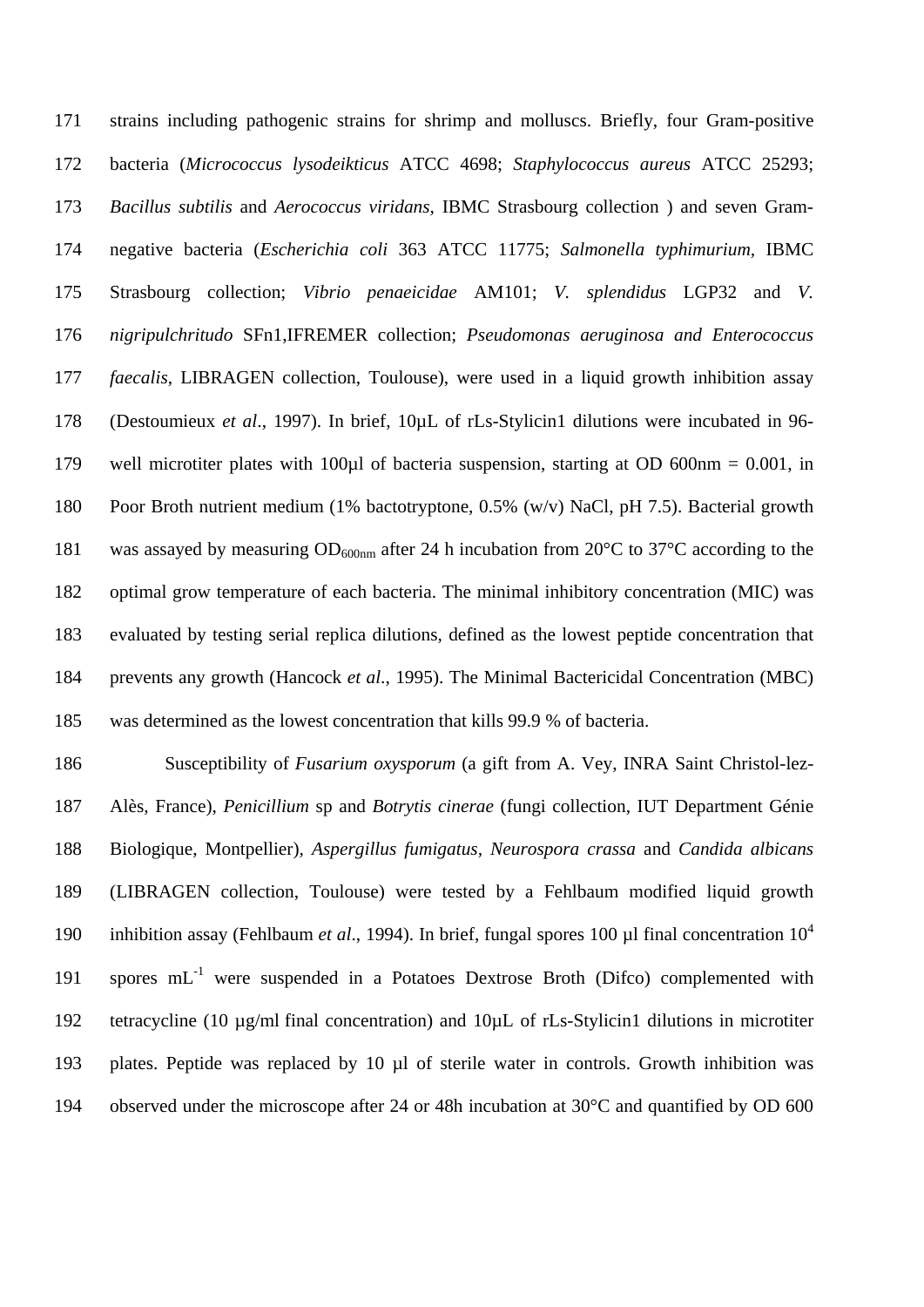nm measurement after 48 h. The Minimal Inhibitory Concentration (MIC) was defined as described above. 195 196

197

#### 198 **2.7. Binding and agglutination assays**

199 200 201 202 203 204 205 206 207 208 The binding of rLs-Stylicin1 to *V. penaeicidae* AM101 was examined. Briefly, an overnight culture of fresh cells was prepared. Cells were washed twice with PBS and centrifuged (1000 rpm, 30 min at room temperature) to eliminate the culture media. Cells were suspended in 1 ml PBS  $(1x10^7 \text{ cells/ml})$  and rLs-Stylicin1 added at a concentration of 10µg/ml in PBS. Peptides were substituted with PBS for the control. The mix was incubated for two hours at 4<sup>o</sup>C then washed 3 times with PBS. Mouse anti rLs-Stylicin1 IgG (laboratory product) was added (10µg/ml in PBS/SM 0.5%) for 1 h at 37°C then washed 3 times in PBS. FITC-conjugated anti-mousse IgG (Pierce Interchim) diluted 500 fold (2µg/ml) in PBS/SM 0.5%, was added for 1 h at 37°C. Cells were washed three times in PBS and, after fitting with glycerine buffer, were observed by fluorescence microscopy.

209 210 211 212 213 214 215 216 217 218 219 The quantitative binding assay of rLs-Stylicin1 to LPS was determined by an enzymelinked immunosorbent assay (ELISA) using the anti-rLs-Stylicin1 antibody prepared as described previously. A microtiter plate was coated with 50 μl of 5 μg/ml *E. coli* 0127:B8 LPS (SIGMA) and *V. penaeicidae* LPS (Lab purification using the Bligh and Dyer method; Blight & Dyer, 1959) in 0.1 M Na<sub>2</sub>CO<sub>3</sub>, 20 mM EDTA, pH 9.6, for 3 h at 50 C. The plate was washed twice with PBS and then blocked with 5% (w/v) BSA in PBS buffer for 1h at room temperature and subsequently incubated with various amounts of purified rLs-Stylicin1 (0 – 16.8µM) for 1 h at room temperature. Control was the wells without rLs-Stylicin1 incubation. The plate was washed as above and then incubated with 50μl of 10μg/ml mouse anti rLs-Stylicin1 IgG in 0.1% (w/v) BSA/PBS for 2 h at 37 C. After washing as above the plate was incubated with an horseradish peroxidase-conjugated anti-mouse IgG (Pierce Interchim)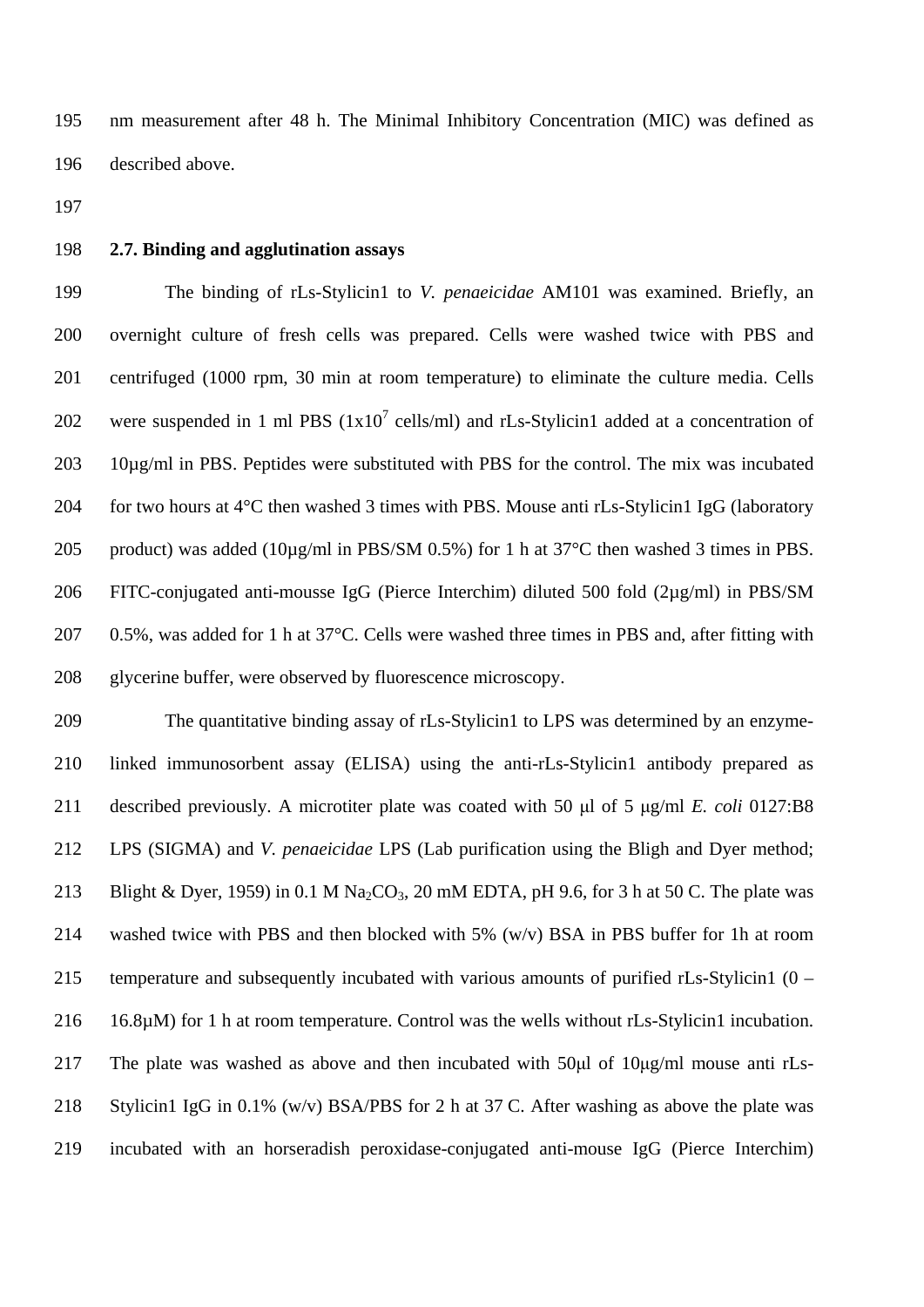(1:5000 dilution, 0.2µg/ml) in 0.1% (w/v) BSA/PBS for 1 h at room temperature, washed again and developed with orthophenylenediamine in substrate buffer (0.1m citric acid, 0.1M sodium acetate, pH 5.4 containing 0.33% H<sub>2</sub>O<sub>2</sub>). The reaction was stopped after 15 min by adding  $50\mu$ l of  $4N H_2SO_4$  and the plate was analyzed in a microtiter plate reader Multiskan Ex Labsystems at 490 nm. Experiments were performed in one independent repeat in triplicate for statistical analyses. The apparent dissociation constants  $(K_d)$  and the maximum binding (*A*max) parameters were calculated with KaleidaGraph for Windows, Software, using nonlinearly fitting as  $A = A_{\text{max}}[L]/(Kd + [L])$ , where *A* is the absorbance at 490 nm and [L] is the ligand concentration. 220 221 222 223 224 225 226 227 228

229 230 231 232 The agglutination of *V. penaeicidae* bacteria by rLs-Stylicin1 was considered. Briefly, 20 µl of *V. penaeicidae* fresh cells  $(1x10<sup>8</sup>$ cells/ml) were mixed with 10 µL of 160 µM peptide solution in PBS. The mixture was then incubated for 1 hour at 37°C and the agglutination observed by optical microscopy. Peptides were substituted with PBS for the control.

233

#### 234 **3. Results**

#### 235 **3.1. Sequence analysis**

236 Nucleic sequences of Ls-stylicin1 were cloned from the haemocytes of *L. stylirostris*. The Ls-Stylicin1 cDNA sequence (GenBank accession no. **EU177435)** was 325 bp-long (Fig. 1). The corresponding genomic sequence (GenBank accession no. **EU177436**) obtained by 237 PCR-amplification was 525 bp-long. Sequence analysis of the Ls-Stylicin1 gene showed that it is composed of two exons and one intron (213 bp) inserted between nucleotide 77 and nucleotide 78 of the cloned cDNA sequence (Fig. 1). The coding sequence was compared with sequences available in Genbank databases (NCBI) using the BLASTn and BLASTx network service. It revealed more than 80% sequence similarity with several sequences from penaeid shrimp: these include cDNA sequences from *L. stylirostris* (GenBank accession nos. 238 239 240 241 242 243 244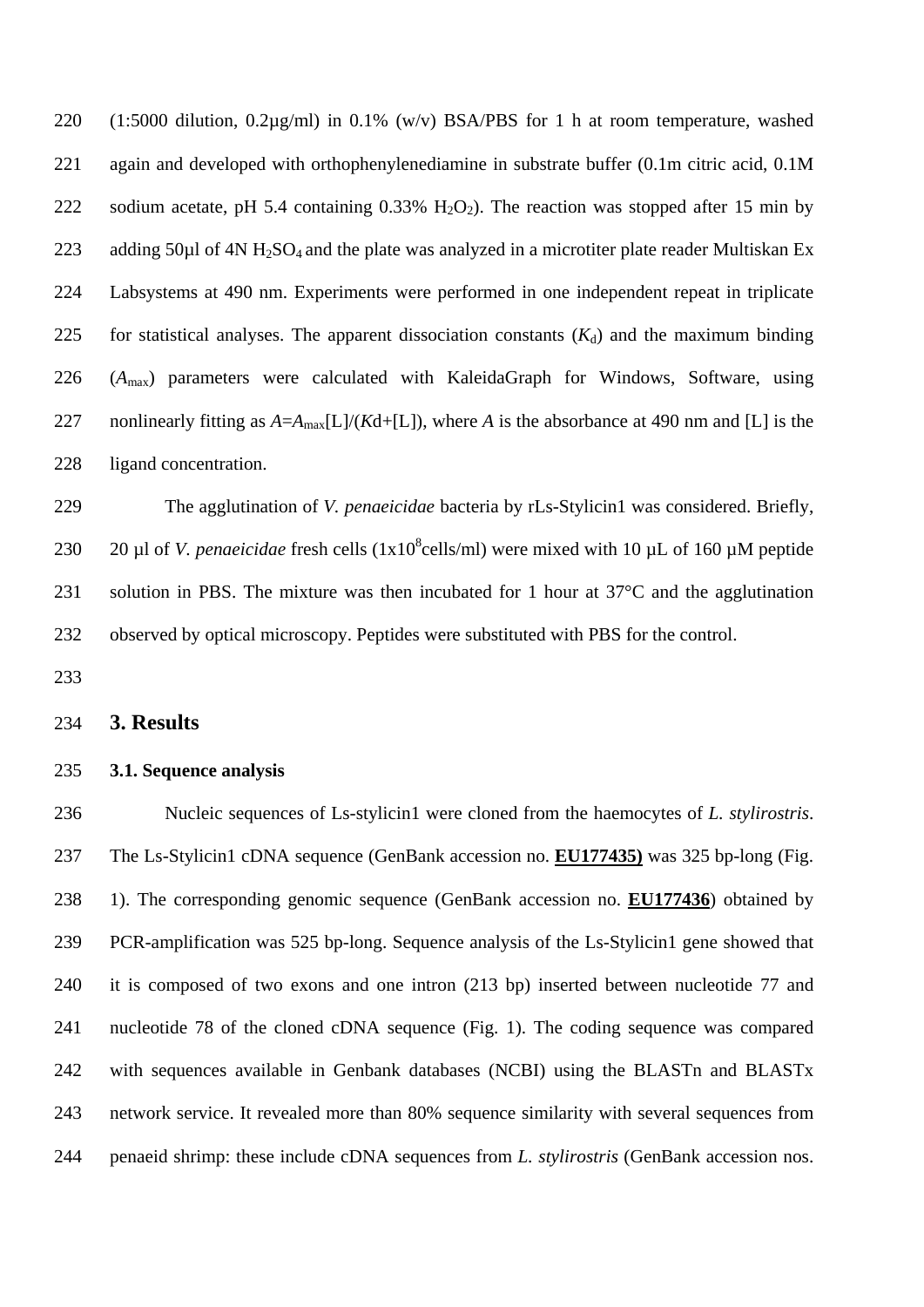245 **CV758538** and **CV699274**), *L. vannamei* (GenBank accession nos. **BE188497**, **BE188619**, **BE188495**, **CK591498**, **CK591516**, **CK591492**, and **CV468241**), *Penaeus monodon* (GenBank accession nos. **DW042940** and **DW678039**) and two genomic sequences from *L.*  246 *stylirostris* (GenBank accession no. 248 **EU177436** and **EU177437**). 247

249 250 251 252 253 254 255 256 257 258 259 260 The amino acid sequence deduced from Ls-stylicin1 cDNA is 104 residues long (Fig. 1). It has a predicted 22 amino acid signal peptide from Met<sup>1</sup> to Gly<sup>22</sup>, as determined by Van Heijne's rules (Nielsen *et al.*, 1997), and a putative Lys<sup>98</sup>-Lys<sup>99</sup> prohormone convertase site in its C-terminal sequence. The predicted mature Ls-stylicin1 is therefore an 82 amino acid peptide, starting from  $\text{Ser}^{23}$  and ending at  $\text{Gly}^{104}$ , which is determined to be anionic with a calculated pI of 5.00. Sequence analysis of the mature Ls-Stylicin1 revealed the presence of 16 proline residues representing 19.5% of the whole sequence. Those proline residues are concentrated in the N-terminal. Besides, Ls-Stylicin1 contains 13 cysteine residues representing 15.9% of the whole sequence, which are present in the C-terminal part of the molecule (Fig. 1). No whey acidic protein (WAP) domain, lectin amino-acid motifs (CTLD), ligand-binding (QPD) motifs or potential glycosylation site were identified in the Ls-Stylicin1 amino acid sequence.

261 262 263 264 265 266 267 Translated sequences identified previously revealed five peptides sequences from penaeid shrimps, two from *L. stylirostris*, two partial sequences from *L. vannamei* and one partial sequence from *P. monodon* (Fig. 2). Moreover, compared with peptidic sequences available in Genbank data bases (NCBI) using the BLASTp network service, no significant sequence homology was found with antimicrobials, cysteine-rich, proline–rich peptides or any other well characterized peptides. Altogether, this suggests that Ls-Stylicin1 is the first member of a novel family of peptides from penaeid shrimp.

268

269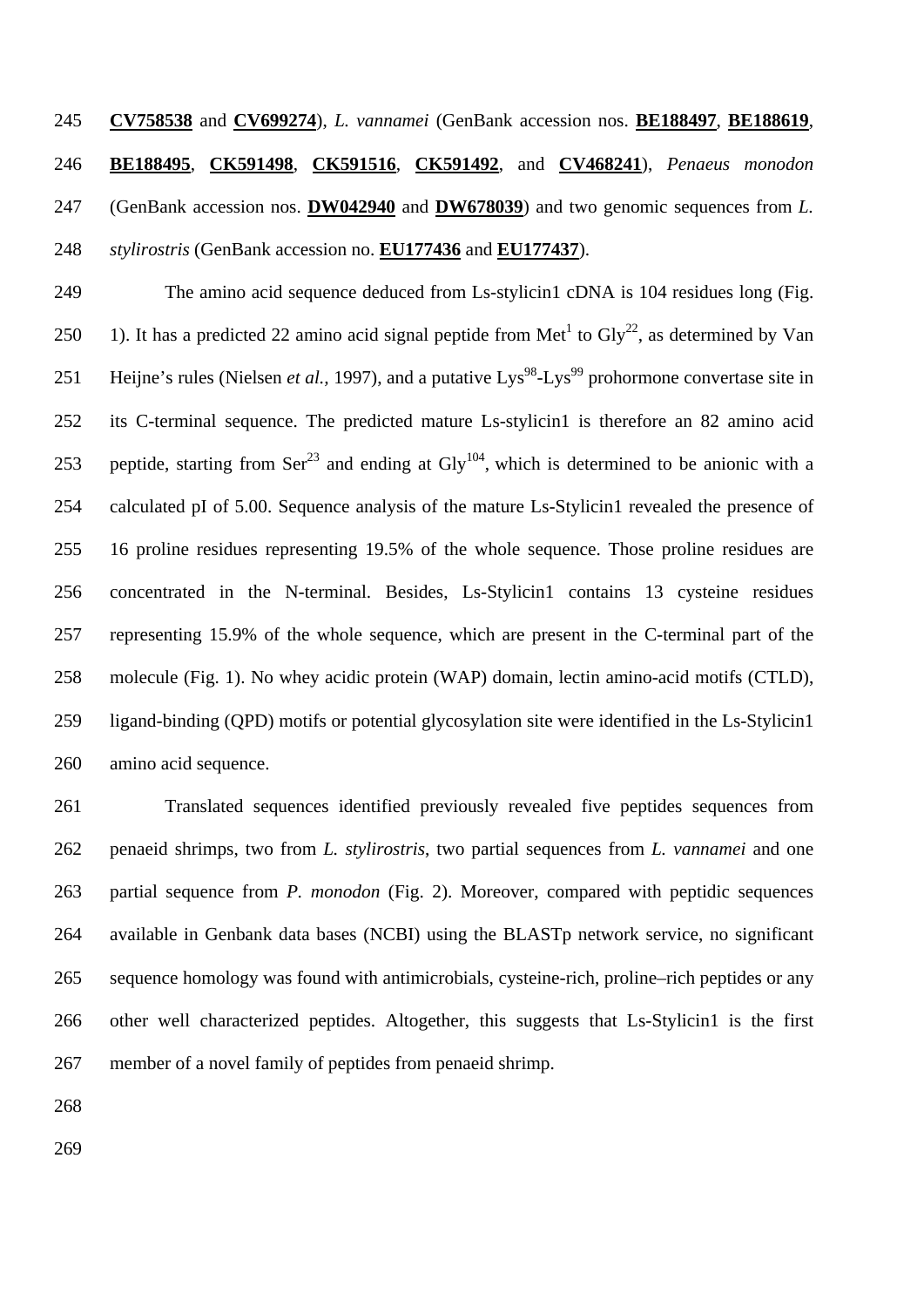### 270 **3.2. Recombinant expression of Ls-Stylicin1 in** *E. coli* **and purification**

271 272 273 274 275 276 277 278 279 280 The 82 amino-acid recombinant peptide, rLs-Stylicin1, corresponds to the deduced mature peptide sequence,  $\text{Ser}^{23}$ -Gly<sup>104</sup> of the Ls-Stylicin1 studied here (Fig. 1). The rLs-Stylicin1 produced in the heterologous expression system (pET-28b (+) vector) and folded, appeared as a monomer form with a molecular mass of 8.9 kDa (Fig 3A) and multimeric forms (Fig. 3B) as revealed by non reducing gel electrophoresis. The two major forms, monomer and dimer, were purified by gel filtration chromatography. The homogenous preparation of monomer (Fig. 3A) was mass measured at 8920.40 Daltons by MALDI-TOF MS (Fig. 3C). In comparison to the calculated mass of 8932.20 Daltons, the 11.80 Dalton losses may correspond to the mass of 12 hydrogen elements coming from 12 of the 13 cysteine residues present in the molecule and implicated in disulfide bridge formation.

281 282 283 284 285 286 The second homogenous preparation of homodimer was mass measured at 17838.81 Daltons by MALDI-TOF MS (Fig. 3D). In comparison to the calculated mass of 17864.40 Daltons (dimer with 1 disulfide bridge cross-linkage), the 25.59 Daltons loss in mass corresponds to the mass of 26 hydrogen elements coming from 24 residues of cysteine implicated in monomeric disulfide bridges formation and from 2 residues may implicated in cross link formation of homodimer.

287

#### 288 **3.3. Ls-Stylicin1 localization in haemocytes**

289 290 291 292 293 294 The peptide localization within haemocytes was investigated by indirect immunofluorescence using specific antibodies. Immunofluorescence assays showed a strong immunolabelling for all the haemocyte populations (Fig. 4A, right and left panel) including hyaline and granular cells, as evidenced on the same view observed by light microscopy. Moreover, Ls-Stylicin1 appears to be localized in small cytoplasmic granules of the haemocytes. No fluorescence was observed on haemocytes incubated with irrelevant mouse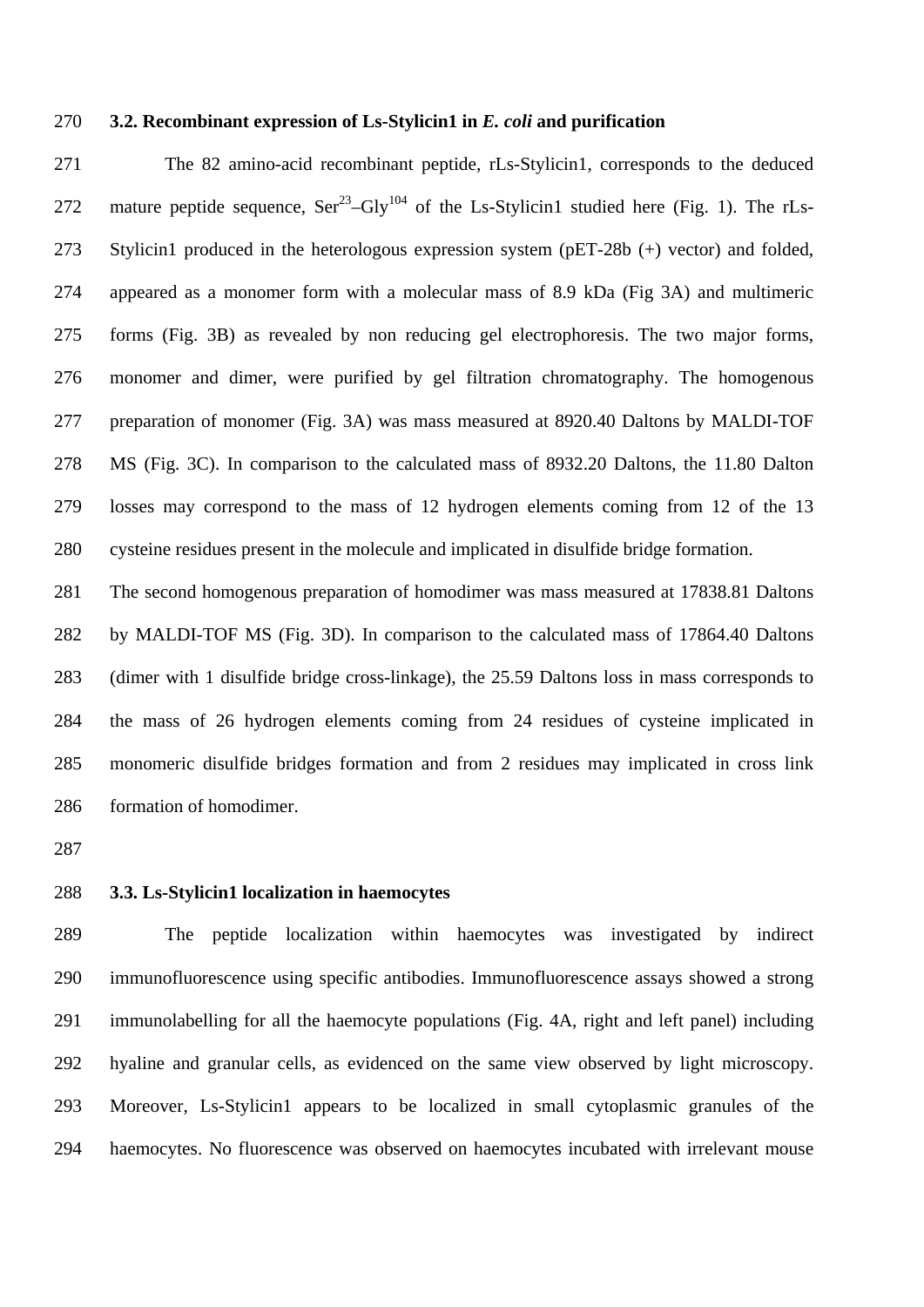IgG2a anti IgM of *Dicentrarchus labrax*. (Fig. 4B) or anti-rLs-Stylicin1 pre-incubated with rLs-Stylicin1 peptide (Fig. 4C). 295 296

297

#### 298 **3.4. Antimicrobial activities**

299 300 301 302 303 304 305 306 307 308 The monomer form displays weak bacteriostatic activity (up to 4 times the MIC) against *Vibrio* species, particularly the shrimp pathogenic strains *V. penaeicidae* and *V. nigripulchritudo,* with MIC values from 40 µM to 80 µM (Tab. 1)**.** Otherwise, no activity against other Gram-negative or Gram-positive bacteria tested was detected up to concentrations of 160  $\mu$ M. Among the six fungal and yeast species tested, antifungal activity was observed against the filamentous shrimp pathogen, *F. oxysporum* with both monomeric and dimeric forms (Tab. 1) (Souheil *et al*., 1999). In addition, we noted that, at concentrations of 2.5 µM (the MIC) *F. oxysporum* spore germination was inhibited but with no abnormal morphology. Otherwise, no activity against *Penicillium* sp, *B. cinerae, A. fumigatus*, *N. crassa*, or *C. albicans* was detected up to peptide concentrations of 100 µM.

309 310 311 Interestingly, similar antimicrobial effects were observed with the dimer, a bacteriostatic effect against *Vibrio* sp and an antifungal effect against *F. oxysporum* at the peptide concentrations of 20 µM and 1.25 µM respectively.

312

313 **3.5.** *V. penaeicidae* **binding assays** 

314 315 316 317 318 319 To assay the binding of rLs-Stylicin1 to *V. penaeicidae*, bacteria were incubated with rLs-Stylicin1 and stained with anti-Ls-Stylicin1 IgG followed by FITC-conjugated anti-mouse IgG immunostaining. Immunofluorescence assays showed a strong labelling of bacteria was observed (Fig. 5A). The ability of rLs-Stylicin1 to bind *V. penaeicidae* cells was therefore investigated. To determine the potential agglutination properties of rLs-Stylicin1, fresh cells of *V. penaeicidae* were incubated with increasing concentration of rLs-Stylicin1. Bacteria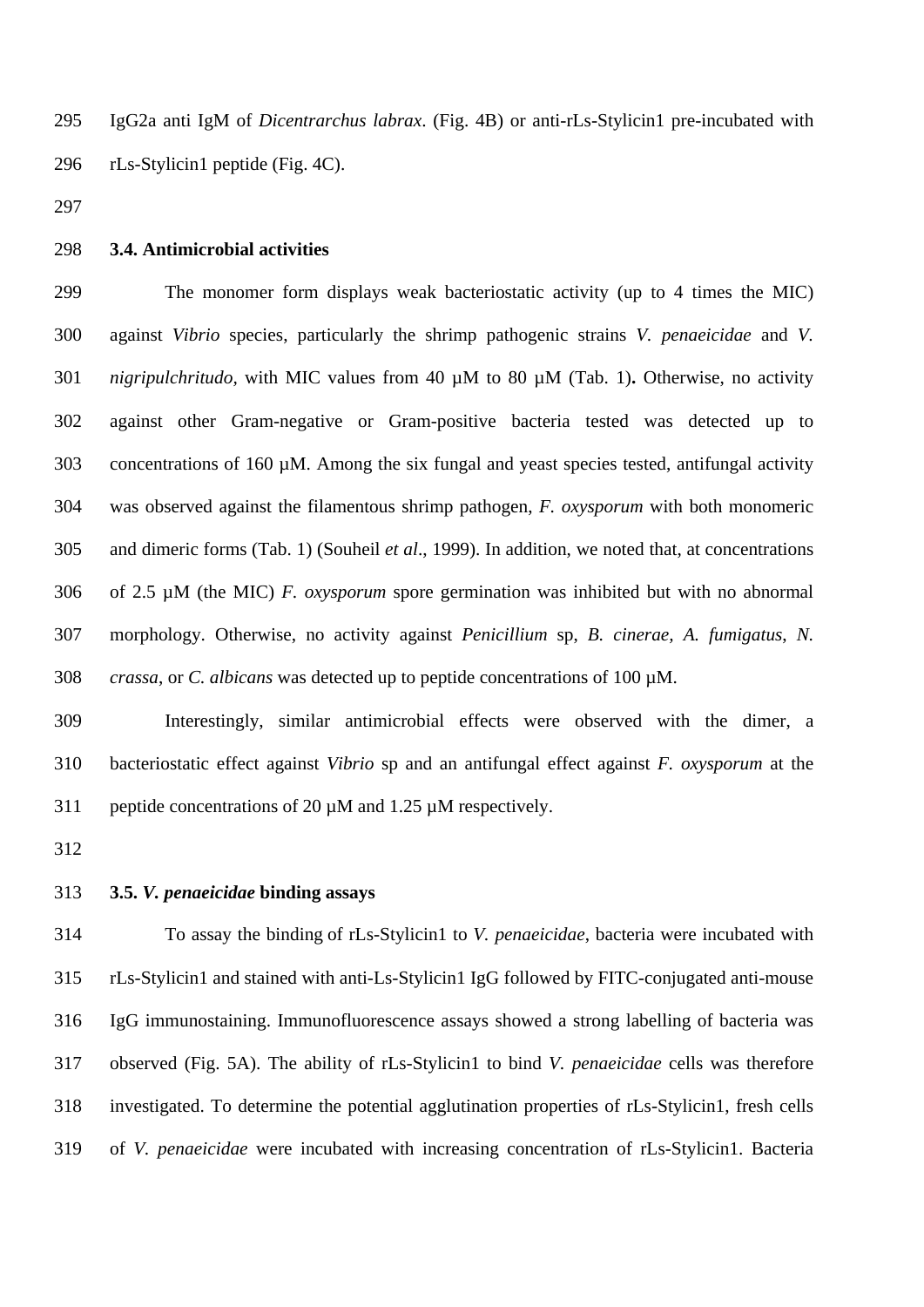agglutination was observed by light microscopy after 1 hour incubation at 37°C with highly concentrated rLs-Stylicin1 (160 µM) (Fig. 5C). 320 321

322 323 324 325 326 327 328 329 Because Ls-Stylicin1 may bind to the cell surface components of Gram-negative bacteria, we tested LPS as a candidate ligand for rLs-Stylicin1. To measure binding of rLs-Stylicin1 to LPS, we performed an enzyme-linked immunosorbent assay in which the LPS from *V. penaeicidae* or *E. coli* (O127:B8) was coated onto a microplate. We showed that rLs-Stylicin1 binds to both LPSs in a concentration-dependent manner (Fig. 6). Nonlinear regression analysis with a one site binding model (0.93  $\lt R^2$   $\lt$  0.96) revealed that rLs-Stylicin1 bound to *V. penaeicidae* and *E. coli* LPS with an apparent dissociation constant  $(K_d)$ of 0.096 and 0.102 µM, respectively.

330

#### 331 **4. Discussion**

332 333 334 335 336 337 338 339 340 341 342 In this study we report the characterization of Ls-Stylicin1, a novel antimicrobial peptide from the penaeid shrimp, *L. stylirostris*. The nucleotide and deduced amino-acid sequences of the Ls-Stylicin1 showed high sequence similarities (80%) to unknown peptides from penaeid shrimp previously deposited in Genbank. All sequences contain a highly similar proline-rich region at the N-terminus and similar C-terminal cysteine-rich region. Such structural are also characterized of penaeidins, a family of antimicrobial peptides from penaeid shrimp (Bachere *et al*., 2000; Gueguen *et al.*, 2006). However, no sequence similarity, no conserved WAP domain, lectin amino-acid motifs (CTLD), ligand-binding (QPD) motifs, or known PRP motifs was found between Ls-Stylicin1 and other antimicrobial peptides well characterized up to now. Therefore Ls-Stylicin1 was proposed to be the first member of a new family of peptides present in penaeid shrimp.

343 344 The recombinant Ls-Stylicin1 was first investigated for its potential antimicrobial activities. The peptide proved to be poorly antibacterial with MICs in the range of 40 to 80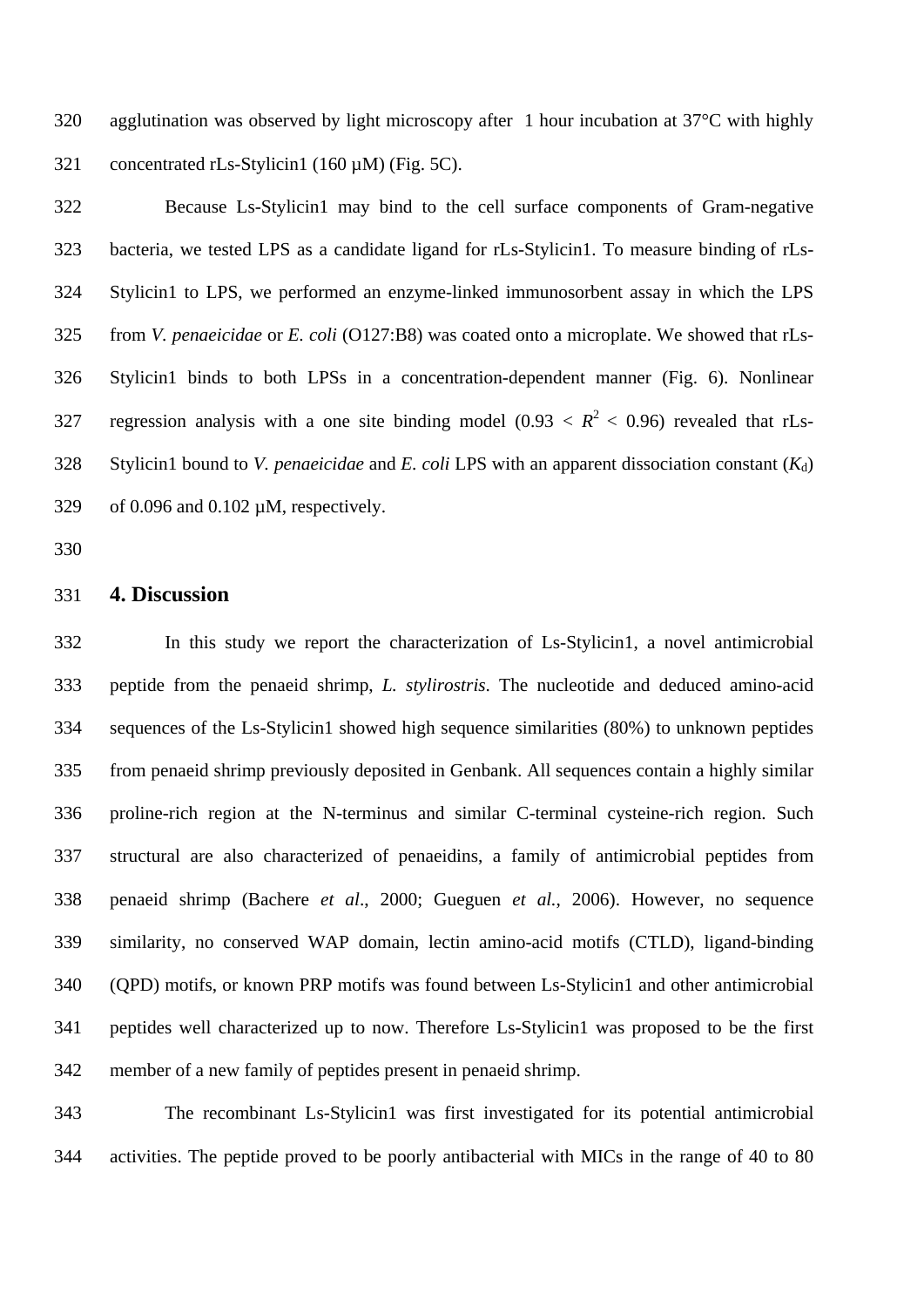µM. Because those MICs are rather high, we speculated that a direct antibacterial activity such as the typical membrane disruption was unlikely. Moreover, the peptide displays a negative net charge at a physiological pH and is rather anionic in contrast with most of the antimicrobial peptides identified so far. 345 346 347 348

349 350 351 352 353 354 355 356 357 358 359 360 361 362 363 364 365 366 367 368 369 Besides, rLs-Stylicin1 is active against *Vibrio* sp with bacteriostatic activity*.* We therefore hypothesized that the mechanism of bacterial growth inhibition could rely on the ability of rLs-Stylicin1 to bind Gram-negative bacteria and their cell walls. From those binding assays, rLs-Stylicin1 appeared to function as a pattern recognition protein, especially through its interaction with LPS present in cell wall of Gram-negative bacteria, and more particularly LPS from V. *penaeicidae*. Indeed, the rLs-Stylicin1 strongly bound to immobilized LPS of both *V. penaeicidae* and *E. coli* with a dissociation constant (Kd) of  $0.96x10^{-7}$  and  $1.02x10^{-7}$  M, respectively. The binding constants of rLs-Stylicin1 for LPS are in agreement with the values obtained with other known binding proteins, such as polymyxine B*,* human CD14 (Kirkland *et al.*, 1993), the limulus factor C (Tan *et al.*, 2000), the *Crassostreas gigas* BPI (Gonzalez *et* al., 2007) or *Penaeus monodon* rALFPm3 (Somboonwiwat *et al.*, 2008), which range from  $3.3 \times 10^{-7}$  M to  $2.3 \times 10^{-10}$  M. This strongly suggests that LPS is one of the target molecules for Ls-Stylicin1. It is tempting to speculate that the proline-rich region of rLs-Stylicin1 could be implicated in the LPS binding as reported for other antibacterial peptides (Gennaro *et al*., 2002; Li *et al*., 2006; Cuthbertson *et al*., 2004) and, like peneidins, in bacterial aggregation, rather than in direct bacterial killing (Munoz, 2002). On that basis, we hypothesize that the antibacterial activities are the result of a combination of rLs-Stylicin1 LPS-binding and rLs-Stylicin1 multimerization processing. This is supported by our experimental data showing a bacteriostatic activity observed at low peptide concentration as well as *in vitro* agglutination at high peptide concentration, when rLs-Stylicin1 multimerization is likely to occur. Such agglutination may also occur *in vivo*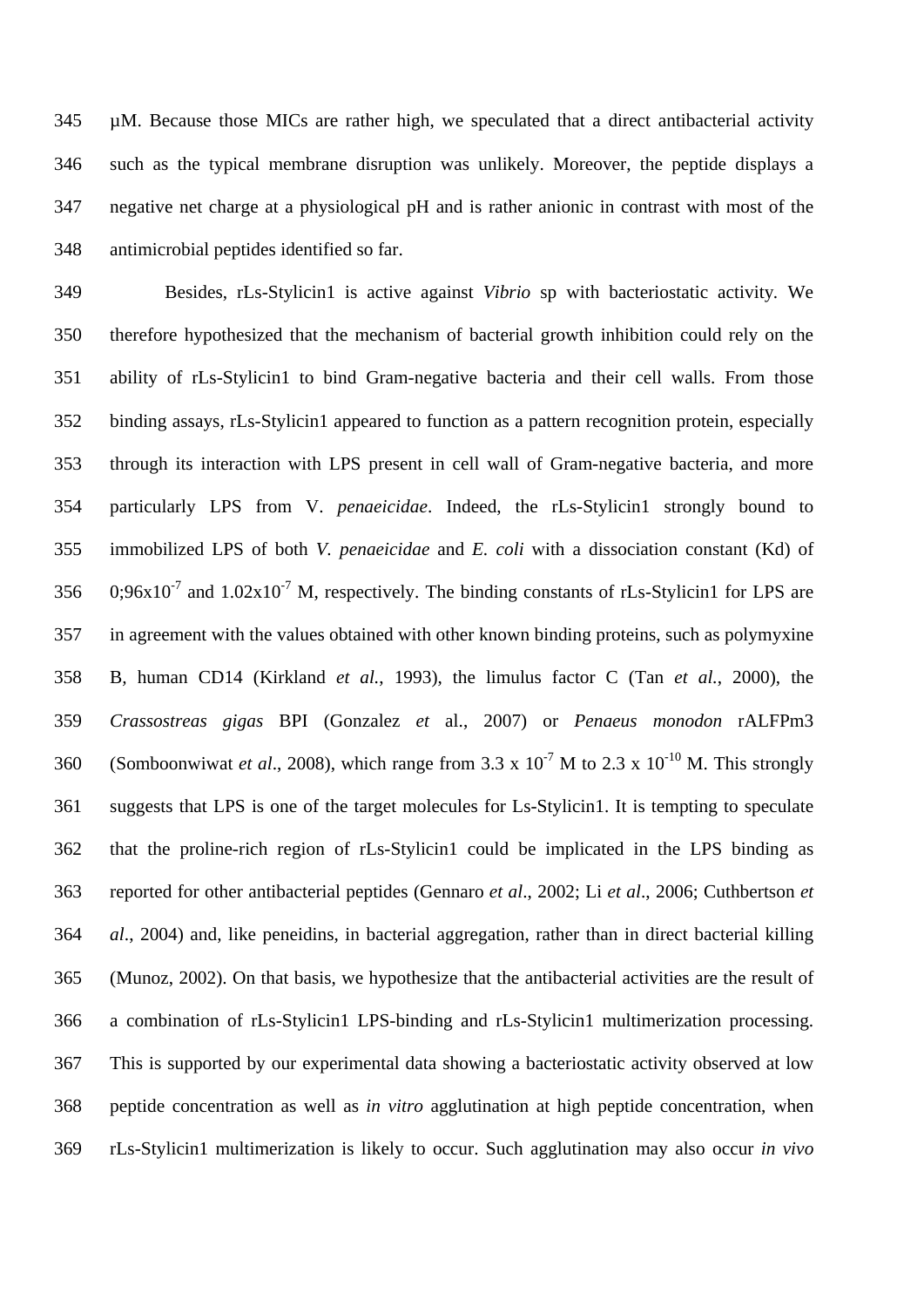thereby facilitating the haemocyte-mediated bacterial clearance. Beyond that, the whole process may help to protect shrimp from *V. penaeicidae* infections. 370 371

372 373 374 375 376 377 378 379 380 381 382 383 384 385 386 387 388 389 390 391 While poorly antimicrobial, Ls-Stylicin1 proved to be strongly active against the filamentous fungus pathogenic for shrimp *F. oxysporum* (MIC =  $2.5 \mu$ M). Other cysteine-rich peptides that exhibit antifungal activity have been previously characterized. All these peptides display a conserved pairing of six cysteine residues such as the shrimp penaeidins (Bachere *et al*., 2000), the potatoes Snakin1 (Segura *et al*., 1999) or the horse shoe crab Tachycitin (Kawabata *et al*., 1996; Suetake *et al*., 2002). Moreover they are cationic and display chitinbinding activity. The molecule described here has no conserved pairing of six cysteine residues; it is anionic and does not bind chitin (data not show). So it can hardly be compared with earlier described antifungal peptides. Based on its antifungal activity, Ls-Stylicin1 could bind molecules of *F. oxysporum* cell wall and affect the fungi grow. Proteins that bind both LPS (as Ls-Stylicin1) and fungi cell wall molecules such as the β1-3 glucan (schoffelmeer *et al.*, 1999) have been previously described in penaeid shrimps. They are referred to as the lipopolysaccharides / β1-3‐glucan binding proteins (LGBP) from *P. stylirostris* (Roux *et al.*, 2002), from *P. monodon* (Sritunyalucksana *et al.*, 2002) and from *P. vannamei*  (Romo‐Figueroa *et al.*, 2004). Moreover, the antifungal activity of this peptide was comparable to the C-terminal fragment of Hemocyanin PvHCt, an anionic peptide (theorical pI= 6.04) strictly anti-fungal, with MIC value from 3 to 50 µM (Destoumieux *et al* 2001)*.*  Given that no structure homology is found between rLs-Stylicin1 and PvHCt. The negative charge of both peptides at physiological pH may play an important role in their anti-fungal activities.

392 393 394 Monomer and dimer of Ls-Stylicin1 exhibits similar antimicrobial activity spectrum, suggesting that the antimicrobial activity of rLs-stylicin1 is independent of its tertiary structure. Those results are consistent with the previously described antimicrobial peptide, the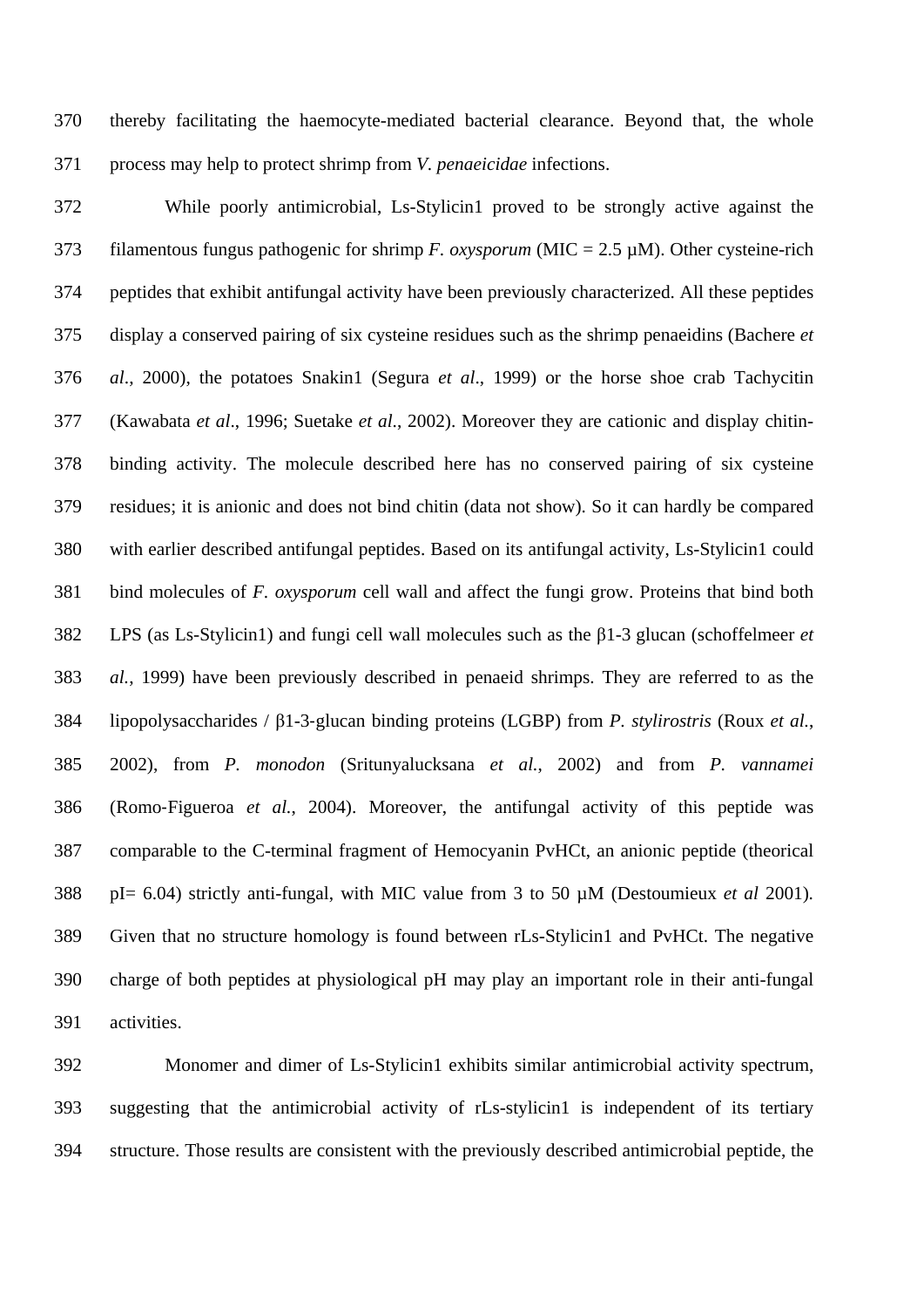bactenecin. Indeed, both form of this peptide are demonstrated to completely kill both *Staphylococcus aureus* and *E. coli* at concentration of 8  $\mu$ M. However, unlike the monomer, the homodimer of bactenecin displayed membrane-lytic activity and consequently has more potent antibacterial activity than the monomer at physiological conditions (Lee *et al.,* 2009). The same probably does not apply to Ls-Stylicin1, since Ls-Stylicin1 homodimer have a bacteriostatic effect on bacteria. Future studies will help understanding the role of stylicin multimerization in shrimp defense. 395 396 397 398 399 400 401

402 403 404 405 406 407 408 409 410 Tissue-specific expression analysis of Ls-Stylicin1 in adult *L. stylirostris* shrimp revealed that this peptide is expressed and localized in haemocytes. Moreover, it has been previously demonstrated that the corresponding mRNA was over-expressed in the haemocyte of *L. stylirostris* shrimp surviving an experimental infection with *V. penaeicidae* (de Lorgeril *et al.*, 2005). This suggests that Ls-Stylicin1 is abundantly produced in hemocytes of shrimp surviving a *V. penaeicidae* challenge. The shrimp immune response to infection involves massive hemocyte recruitment to infection sites where penaeidins are released (Munoz *et al*., 2004). There, like penaeidins, Ls-stylicins could participate to the isolation and elimination of the bacteria. The presence of a signal peptide support the hypothesis of Ls-Stylicin1 release.

411 412 413 Alternatively, Ls-Stylicin1 facilitates the intracellular elimination of pathogens by phagocytes through a potential opsonic effect, base on the LPS-binding activity of stylicins. This potential involvement in defense reaction through binding to pathogens deserves further investigation.

414

415 416 417 418 In conclusion, as presented in the results section, several stylicin-like peptides are present in the public EST databases, all of them being found in penaeid shrimp. Moreover, we have identified a second Stylicin coding cDNA sequence from *L. stylirostris* (data not shown). Together with the experimental data from this article, this indicates that Ls-Stylicin1 is the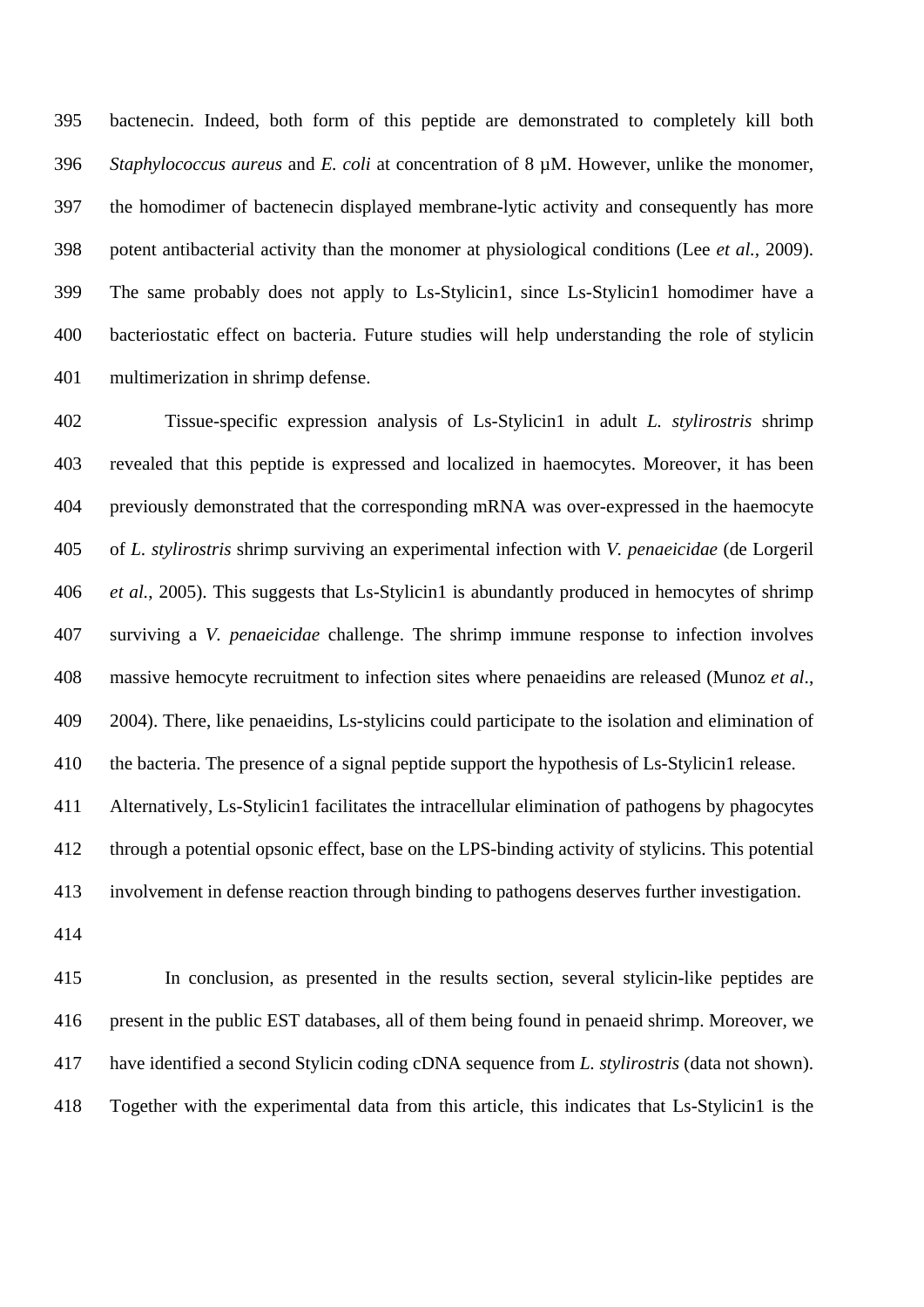- first member of a new family of antimicrobial peptides from penaeid shrimp, and primarily 419
- active against pathogenic filamentous fungi. 420

421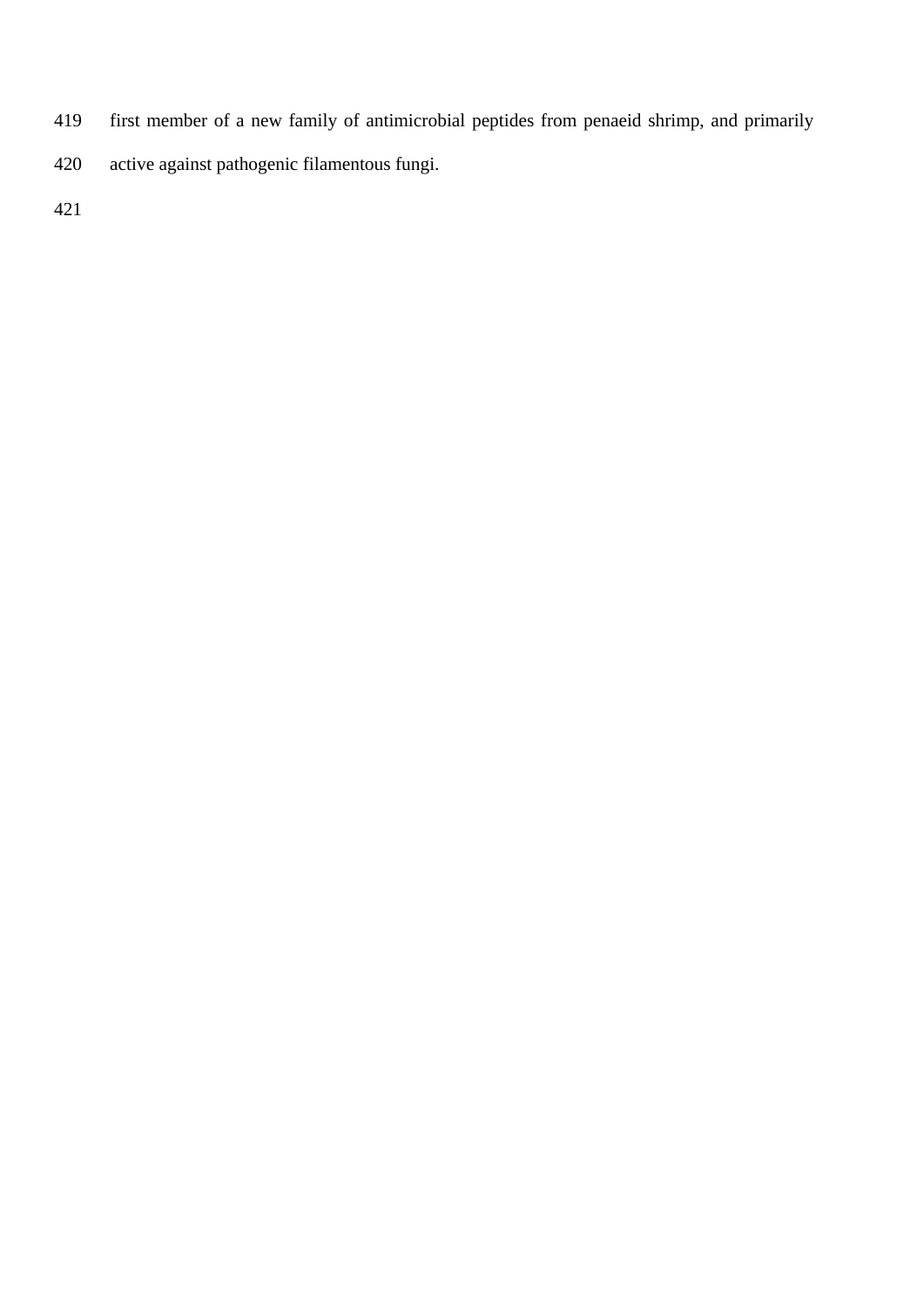### 422 **References**

- 423 424 Aguirre-Guzman, G., Sanchez-Martinez, JG., Campa-Cordova, AI., Luna-Gonzalez, A., Ascencio, F., 2009. [Penaeid Shrimp Immune System.](http://apps.isiknowledge.com/full_record.do?product=UA&search_mode=GeneralSearch&qid=7&SID=X2H6oDJkIeJg2@DMJk7&page=1&doc=1&colname=WOS) *Thai. J. Vet. Med.* 39(3), 205-215.
- 425 Amparyup, P., Kondo, H., Hirono, I., Aoki, T., Tassanakajon, A., 2008. Molecular cloning,
- 426 427 genomic organization and recombinant expression of a crustin-like antimicrobial peptide from black tiger shrimp *Penaeus monodon*. *Mol. Immunol*. 45(4), 1085-1093.
- Bachère, E., Destoumieux, D., & Bulet, P., 2000. Penaeidins, antimicrobial peptides of shrimp: a comparison with other effectors of innate immunity. *Aquaculture.* 191(1-3), 71-88. 428 429 430
- 431 432 433 Bachère, E., Gueguen, Y., Gonzalez, M., De Lorgeril, J., Garnier, J and Romestand, B., 2004. Insights into the antimicrobial defense of marine invertebrates : the penaeid shrimps and the oyster Crassostrea gigas. *Immunological reviews* 198, 149-168.
- 434 Bartlett, TC., Cuthbertson, BJ., Shepard, EF., Chapman, RW., Gross, PS., Warr, GW., 2002.
- 435 Crustins, homologues of an 11.5-kDa antibacterial peptide, from two species of penaeid
- 436 shrimp, *Litopenaeus vannamei* and *Litopenaeus setiferus*. *Mar. Biotechnol* (NY). 4(3),
- 437 278-9.
- 438 439 Bligh, EG and Dyer, WJ., 1959. A rapid method of total lipid extraction and purification. *Can. J. Biochem. Physiol*. 37(8), 911-917.
- 440 441 442 443 Cuthberson, B.J., Bullesbach, E.E., Fievet, J., Bachère, E., & P.E, Gross., 2004. A new class (penaeidin class 4) of antimicrobial peptides from the Atlantic white shrimp (*Litopenaeus setiferus*) exhibits target specificity and an independent proline-richdomain function. *J. Biochem.* 381, 79–86.
- 444 445 De Lorgeril, J., Saulnier, D., Janech, M.G., Gueguen, Y., Bachere, E., 2005. Identification of genes that are differentially expressed in hemocytes of the Pacific blue shrimp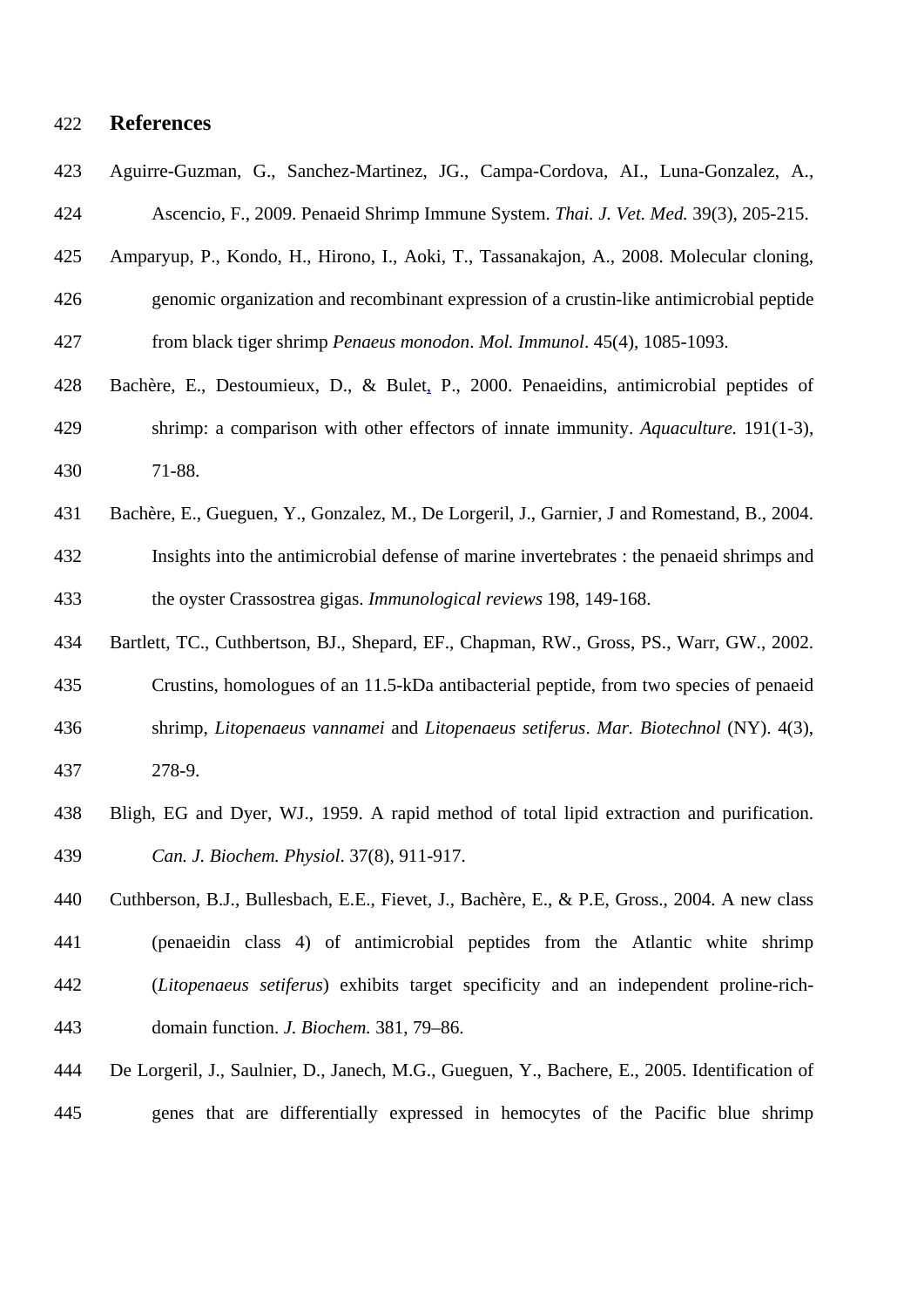- (*Litopenaeus stylirostris*) surviving an infection with *Vibrio penaeicidae*. *Physiol. Genomics.* 21(2), 174-183. 446 447
- 448 449 450 Destoumieux, D., Bulet, P., Loew, D., VanDorsselaer, A., Rodriguez, J., Bachère E., 1997. Penaeidins, a new family of antimicrobial peptides isolated from the shrimp *Penaeus vannamei* (Decapoda). *J. Biol. Chem*. 272(45), 28398-28406.
- 451 452 453 Destoumieux, D., Munoz, M., Bulet, P., Bachere, E., 2000. Penaeidins, a family of antimicrobial peptides from penaeid shrimp (Crustacea, Decapoda). *Cell. Mol. Life. Sci.* 57(8-9), 1260-1271.
- 454 Destoumieux-Garzon, D., Saulnier, D., Garnier, J., Jouffrey, C., Bulet, P., Bachere, E.,
- 455 (2001). Crustacean immunity - Antifungal peptides are generated from the C terminus of
- 456 457 shrimp hemocyanin in response to microbial challenge. *J. Biol. Chem*. 276(50), 47070- 47077.
- 458 Fehlbaum, P., Bulet, P., Michaut, L., Lagueux, M., Broekaert, W.F. Hetru., C. & Hoffmann,
- 459 460 461 J.A., 1994. Insect immunity, Septic injury of drosophila induces the synthesis of apotent antifungal peptide with sequence homology to plant antifungal peptides. *J. Biol. Chem.* 269, 33159-33163.
- 462 463 464 Gennaro, R., Zanetti, M., Benincasa, M., Podda, E., Miani, M., 2002. Pro-rich antimicrobial peptides from animals: Structure, biological functions and mechanism of action. *Curr. Pharm. Des.* 8(9), 763-778.
- 465 466 467 Gonzalez, M., Gueguen, Y., Destoumieux-Garzon, D., Romestand, B., Fievet, J., Pugniere, M., Roquet, F., Escoubas, JM., Vandenbulcke, F., Levy, O., Saune, L. Bulet., P.and Bachere (2007) Evidence of a bactericidal permeability increasing protein in an
- 468 invertebrate, the *Crassostrea gigas* Cg-BPI. *Proc.Natl.Acad. Sci.* 104(45), 17759-17764.
- 469 Gueguen, Y., Garnier, J., Robert, L., Lefranc, MP., Mougenot, I., de Lorgeril, J., Janech, M.,
- 470 Gross, PS., Warr, GW., Cuthbertson, B., Barracco, MA., Bulet, P., Aumelas, A., Yang,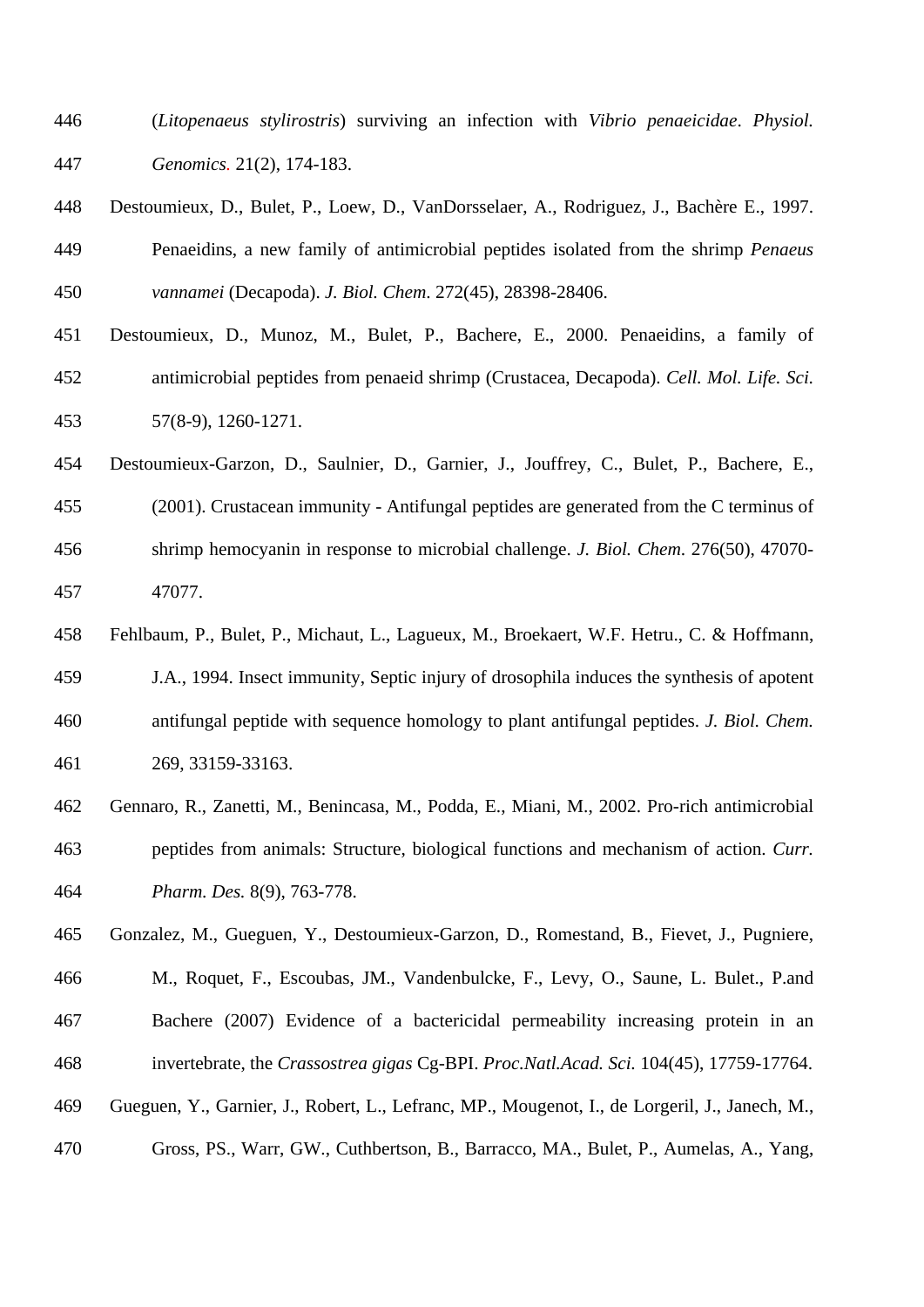- YS., Bo, D., Xiang, JH., Tassanakajon, A., Piquemal, D., Bachere, E., 2006. PenBase, the shrimp antimicrobial peptide penaeidin database: Sequence-based classification and recommended nomenclature. *Dev. Comp. Immunol.* 30(3), 283-288. 471 472 473
- 474 475 Hancock, R.E., Falla, T., & Brown, M., 1995. Cationic bactericidal peptides. *Adv. Microb. Physiol*. 37, 135-175.
- 476 477 Higgins, D.G., Bleasby, A.J., & Fuchs, R., 1992. CLUSTAL V: Improved software for multiple sequence alignment. *Comput. App. Bios*. 8(2), 189-191.
- 478 Kawabata, S., Nagayama, R., Hirata, M., Shigenaga, T., Agarwala, KL., Saito, T., Cho, JK.,
- 479 480 Nakajima, H., Takagi, T., Iwanaga, S., 1996. Tachycitin, a small granular component in horseshoe crab hemocytes, is an antimicrobial protein with chitin-binding activity. *J.*
- 481 *Biochem*. 120 (6), 1253-1260.
- 482 Kirkland, TN., Finley, F., Leturcq, D., Moriarty, A., Lee, JD., Ulevith, RJ., Tobias, 1993.
- 483 484 Analysis of lypopolysaccharide binding by CD14. *J. Biol. Chem*: 268 (33), 24818- 24823.Laemmli U.K., 1970. Cleavage of structural proteins during the assembly of the

485 head bacteriophage T4. *Nature.* 227, 680-685.

- 486 487 Li, W.F., Ma, G.X., Zhou, X.X., 2006. Apidaecin-type peptides: Biodiversity, structurefunction relationships and mode of action. *Peptides.* 27(9), 2350-2359
- 488 489 490 Lee, JY., Yang, ST., Kim, HJ., Lee, SK., Jung, HH., Shin, SY., Kim, JI.,(2009). Different modes of antibiotic action of homodimeric and monomeric bactenecin, a cathelicidinderived antibacterial peptide. *BMB. Rep*. 42(9), 586-592.
- 491 Luo, T., Yang, H., Li, F., Zhang, X., Xu, X., 2006. Purification, characterization and cDNA
- 492 493 cloning of a novel lipopolysaccharide-binding lectin from the shrimp *Penaeus monodon*. *Dev. Comp. Immunol.* 30(7), 607-617.
- 494 Mai, WJ., Hu, CQ., 2009. cDNA cloning, expression and antibacterial activity of lysozyme C
- 495 in the blue shrimp (*Litopenaeus stylirostris*). *Prog. Nat. Sci*. 19(7), 837-844.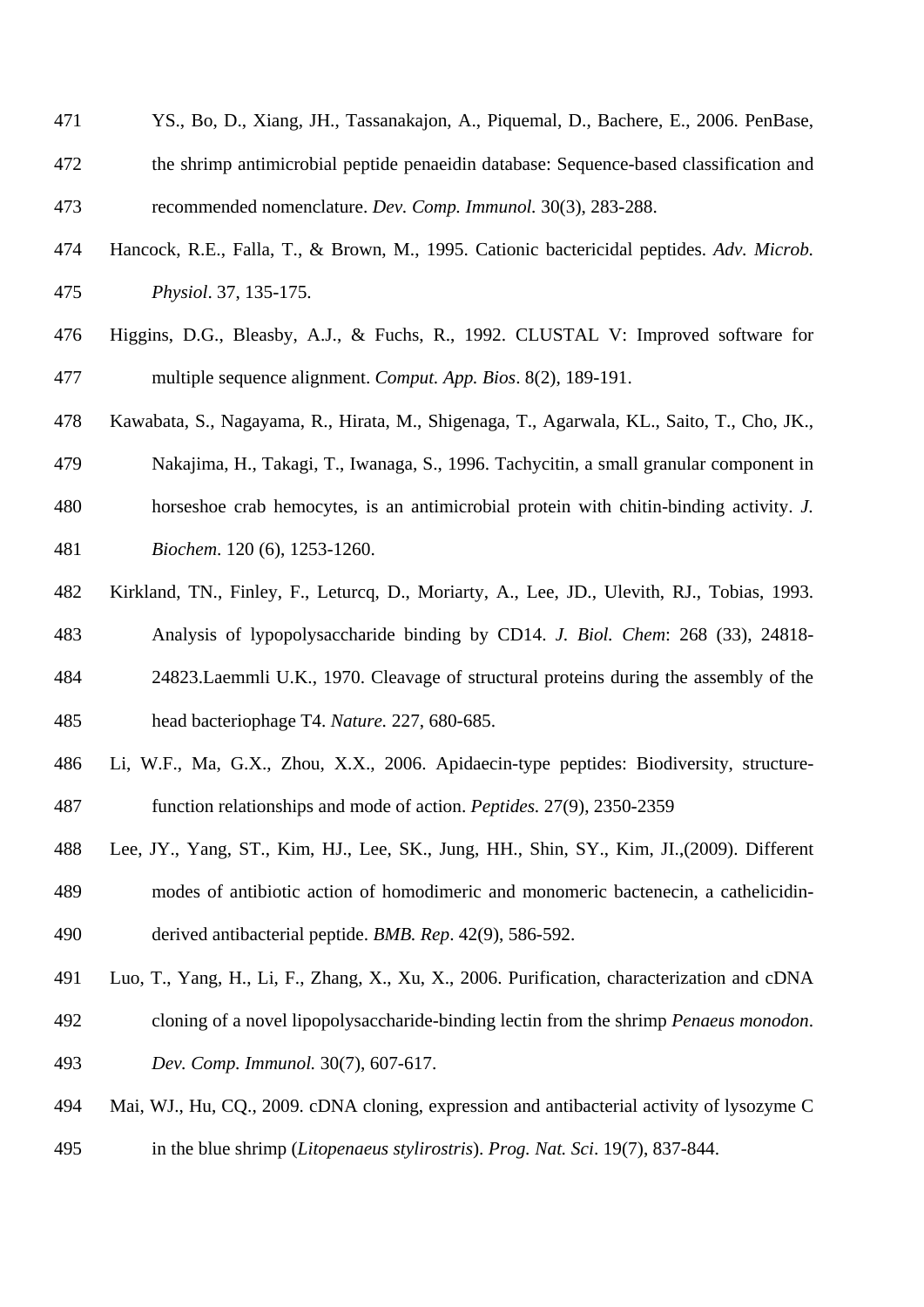- Medzhitov. R., Janeway. C.A., 2002. Decoding the patterns of self and nonself by the innate immune system. *Science.* 296, 298-300. 496 497
- 498 499 500 Munoz, M., 2002. Penaeidins, family of antimicrobial peptides from crustaceans : implication and function in the immune response of penaeid shrimps (Crustacea, decapoda). *Thesis UPMC*, Paris.
- 501 502 503 Munoz, M., Vandenbulcke, F., Garnier, J., Gueguen, Y., Bulet, P., Saulnier, D., Bachère, E., 2004. Involvement of penaeidins in defense reactions of the shrimp *Litopenaeus stylirostris* to a pathogenic vibrio. *Cell. Mol. Life. Sci.* 61, 961-972.
- 504 505 506 Nielsen, H., Engelbrecht, J., Brunak, S., vonHeijne, G., 1997. Identification of prokaryotic and eukaryotic signal peptides and prediction of their cleavage sites. *Protein. Eng.*  $10(1)$ , 1-6.
- 507 508 509 510 Romo-Figueroa,MG., Vargas-Requena, C., Sotelo-Mundoa, RR., Vargas-Albores, F., Higuera-Ciapara, I., Soderhall, K., Yepiz-Plascencia, G.,(2004). Molecular cloning of a beta-glucan pattern-recognition lipoprotein from the white shrimp *Penaeus (Litopenaeus) vannamei*: correlations between the deduced amino acid sequence and the
- 511 native protein structure. *Dev. Comp. Immunol.* 28(7-8), 713-726.
- 512 513 514 Roux, MM., Pain, A., Klimpel, KR., Dhar ,AK., (2002). The lipopolysaccharide and beta-1,3 glucan binding protein gene is upregulated in white spot virus-infected shrimp (*Penaeus stylirostris*). *J. Virol*. 76(14), 7140-7149.
- 515 516 Schoffelmeer, EAM., Klis, FM., Sietsma, JH., Cornelissen, BJC., (1999). The cell wall of *Fusarium oxysporum*. *Fungal. Genet. Biol*. 27(2-3), 275-282.
- 517 518 Segura, A., Moreno, M., Madueno, F., Molina, A., Garcia-Olmedo, F., 1999. Snakin-1, a peptide from potato that is active against plant pathogens. *Mol. Plant. Microbe. Interact.*
- 519 12(1), 16-23.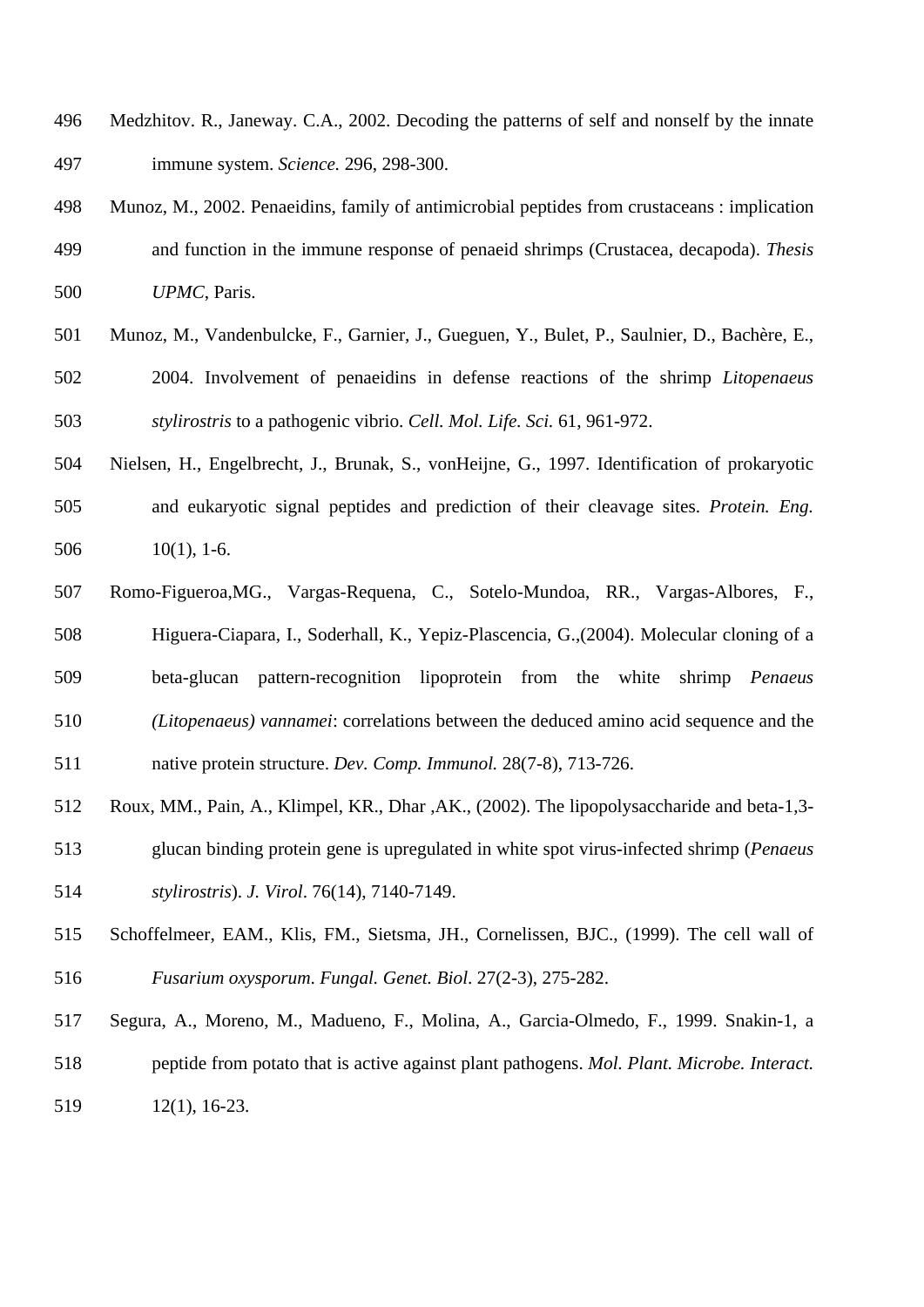| 520 | Somboonwiwat, K., Bachere, E., Rimphanitchayakit, V., Tassanakajon, A., 2008.                         |  |  |  |  |  |  |  |  |  |  |
|-----|-------------------------------------------------------------------------------------------------------|--|--|--|--|--|--|--|--|--|--|
| 521 | Localization of anti-lipopolysaccharide factor (ALFPm3) in tissues of the black tiger                 |  |  |  |  |  |  |  |  |  |  |
| 522 | shrimp, Penaeus monodon, and characterization of its binding properties. Dev Comp                     |  |  |  |  |  |  |  |  |  |  |
| 523 | <i>Immunol.</i> 32(10), 1170-1176.                                                                    |  |  |  |  |  |  |  |  |  |  |
| 524 | Souheil, H., Vey, A., Thuet, P., Trilles, J.P., 1999. Pathogenic and toxic effects of <i>Fusarium</i> |  |  |  |  |  |  |  |  |  |  |
| 525 | oxysporum (Schlecht.) on survival and osmoregulatory capacity of Penaeus japonicus                    |  |  |  |  |  |  |  |  |  |  |
| 526 | (Bate). Aquaculture. 178 (3-4), 209-224.                                                              |  |  |  |  |  |  |  |  |  |  |
| 527 | Sritunyalucksana, K., Lee, SY., Soderhall, K., (). A beta-1,3-glucan binding protein from the         |  |  |  |  |  |  |  |  |  |  |
| 528 | black tiger shrimp, Penaeus monodon. Dev. Comp. Immunol. 26(3), 237-245.                              |  |  |  |  |  |  |  |  |  |  |
| 529 | Suetake, T., Aizawa, T., Koganesawa, N., Osaki, T., Kobashigawa, Y., Demura, M.,                      |  |  |  |  |  |  |  |  |  |  |
| 530 | Kawabata, S., Kawano, K., Tsuda, S., Nitta, K., 2002. Production and characterization                 |  |  |  |  |  |  |  |  |  |  |
| 531 | of recombinant tachycitin, the Cys-rich chitin-binding protein. Protein. Eng. 15 (9), 763-            |  |  |  |  |  |  |  |  |  |  |
| 532 | 769.                                                                                                  |  |  |  |  |  |  |  |  |  |  |
| 533 | Tan, NS., Ho, B., Ding, JL., 2000. High-affinity LPS binding domain(s) in recombinant factor          |  |  |  |  |  |  |  |  |  |  |
| 534 | C of a horseshoe crab neutralizes LPS-induced lethality. The FASEB Journal. 14, 859-                  |  |  |  |  |  |  |  |  |  |  |
| 535 | 870. Von Horsten, HH., Schäfer, B., Kirchhoff, C., 2004. SPAG11/isoform HEX, an                       |  |  |  |  |  |  |  |  |  |  |
| 536 | atypical anionic beta-defensin-like peptide Source. Peptides. 25(8), 1223-1233.                       |  |  |  |  |  |  |  |  |  |  |
| 537 | Wiley, J & Sons, inc., 2003. Current Protocols in Molecular Biology.                                  |  |  |  |  |  |  |  |  |  |  |
| 538 | Zhang, J., Li, F., Wang, Z., Xiang, J., 2007. Cloning and recombinant expression of a crustin-        |  |  |  |  |  |  |  |  |  |  |
| 539 | like gene from Chinese shrimp, Fenneropenaeus chinensis. J. Biotechnol. 127(4), 605-                  |  |  |  |  |  |  |  |  |  |  |
| 540 | 14.                                                                                                   |  |  |  |  |  |  |  |  |  |  |
| 541 | http://bioinfo.genopole-toulouse.prd.fr/multalin/multalin.html                                        |  |  |  |  |  |  |  |  |  |  |

542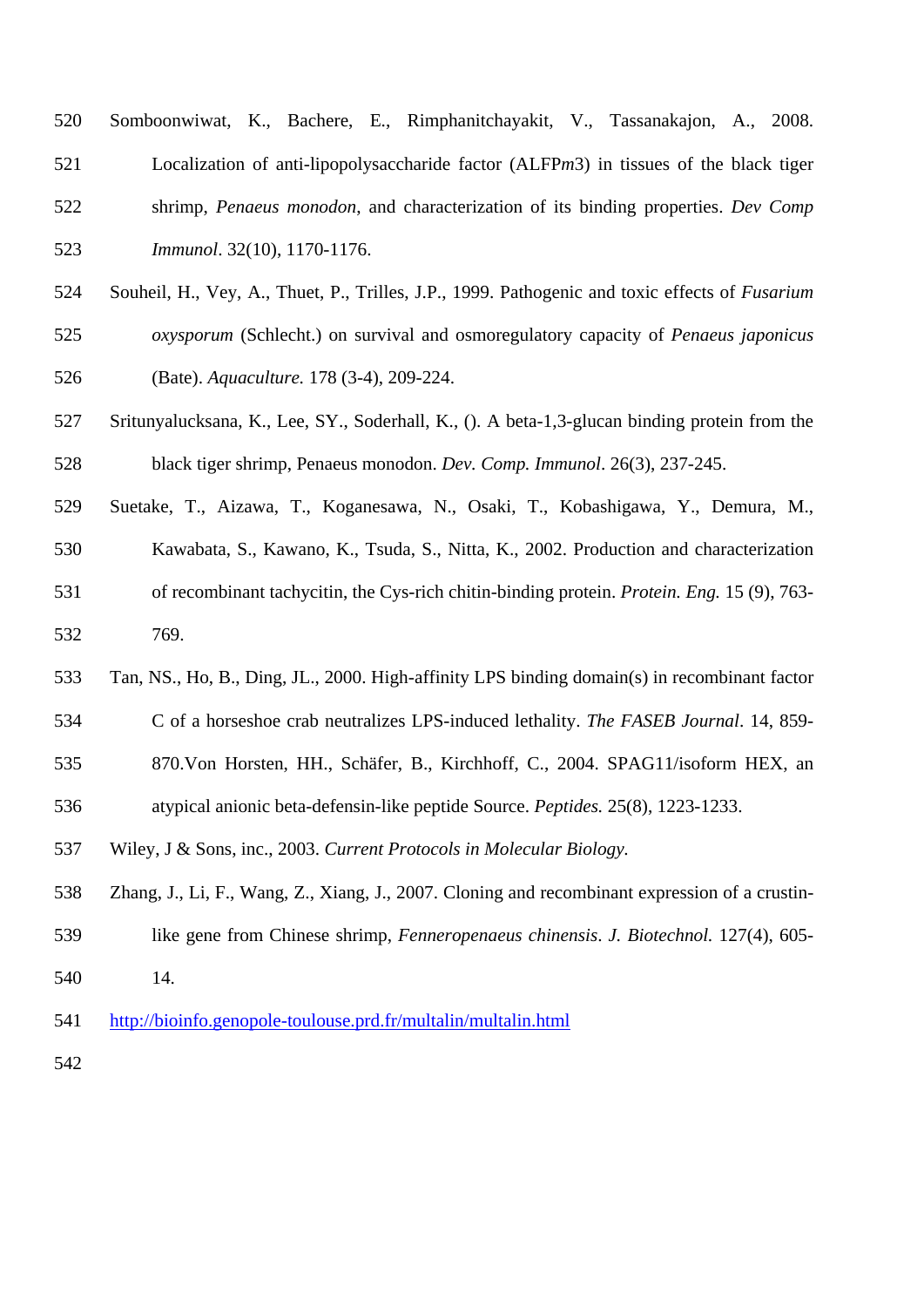543 **Figures** 

544

**Fig. 1.** Ls-Stylicin1 cDNA sequence (**EU177435**, 312 bp) and deduced peptide (104 amino acids). The start and stop codons are shown in bold. The 22 amino acid signal peptide sequence is indicated by a solid underline. Putative proline rich region is indicated in tight region. Conserved cysteine residues are marked with ▲. Lysine–lysine prohormone convertases site is marked with  $\blacksquare$ . Sequence and position of the intron(213 bp) from the 550 corresponding genomic sequence (**EU177436**) are indicated by a box. 545 546 547 548 549

551

552 **Fig. 2.** Alignment of consensus translated sequences find in GeneBank Database. Ls-Stylicin1 (**EU177435** and **CV758538**) and Ls-2 (**EU177437**, **EU177437**) from *L. stylirostris* shrimp. Pm-1 ( **DW042940** and **DW678039**) from *P. Monodon.* Lv-1 (**BE188497**, **BE188495**) and Lv-553 2 ( **CK591498**, **CV468241**, **CK591492**) partial sequences from *L. vannamei* shrimp. Variant 554 amino acids are indicated in black regions. 555 556

557

558 559 560 **Fig. 3.** SDS–PAGE Tris-Tricine analysis of the purified rLs-Stylicin1. Purified monomer (**A**, lane 1) and multimer (**B**, lane1). Lane M is the molecular weight marker. MALDI-TOF MS spectra of the purified monomer (**C**) and dimer (**D**).

561

562 563 564 565 **Fig. 4.** Immunolocalization of rLs-Stylicin1 peptide in hemocytes. *L. stylirostris* hemocytes + anti-rLs-Stylicin1(**A**); *L. stylirostris* hemocytes + irrelevant mouse IgG2A anti IgM of *Dicentrarchus labrax* (**B**). *L. stylirostris* hemocytes+ anti-rLs-Stylicin1 pre-incubated with rLs-Stylicin1 (**C**). Granular cell (G), Hyaline cell (H).

566 **Fig. 5.** Immunofixation of rLs-Stylicin1 peptide on *V. penaeicidae* (Vp) membrane observed

567 under a fluorescence microscope (40x). *V. penaeicidae* + rLs-Stylicin1 + anti- rLs-Stylicin1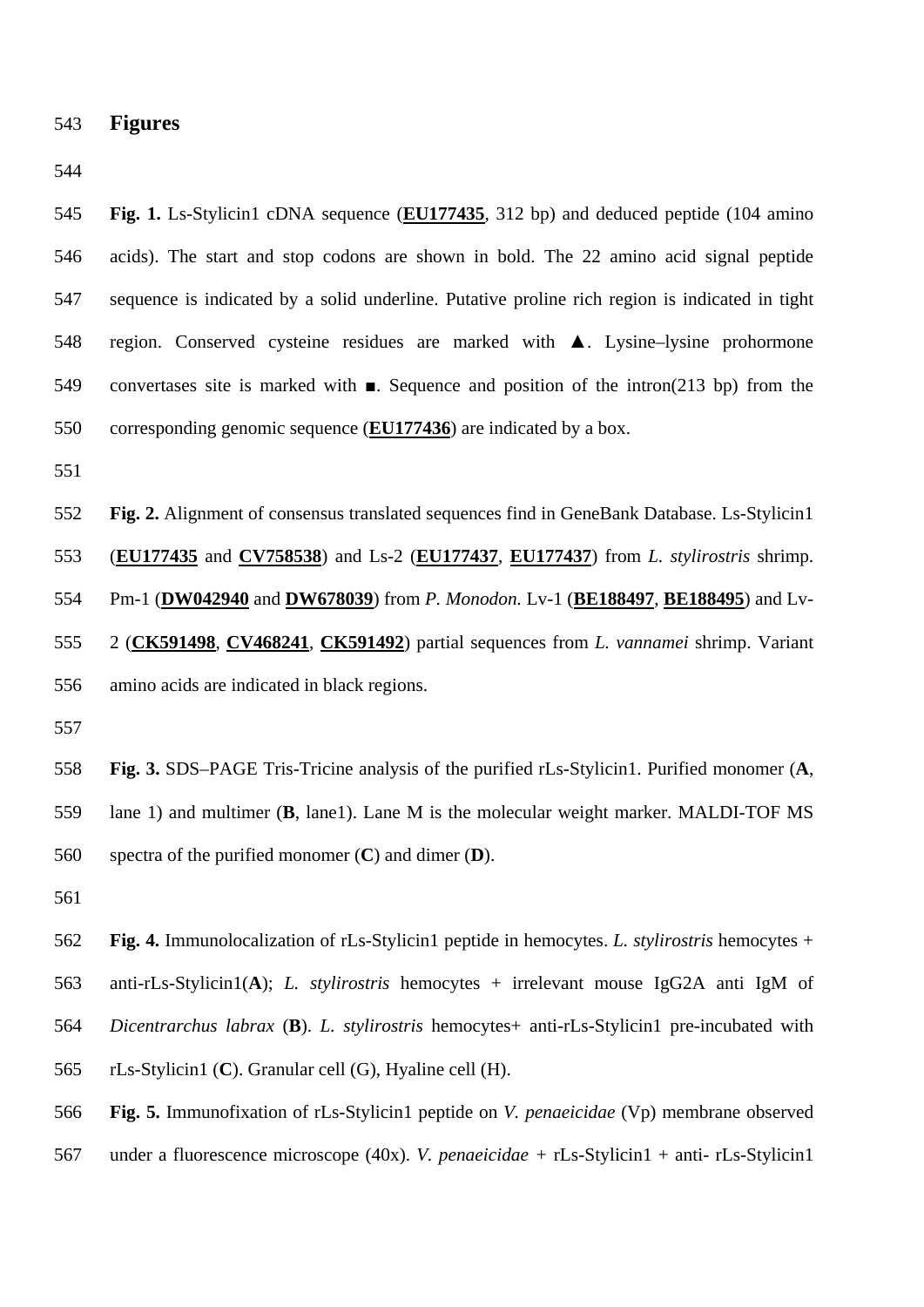IgG (**A**); *V. penaeicidae* + anti- rLs-Stylicin1 IgG (negative control) (**B**). Agglutination of *V. penaeicidae* observed under optical microscope in presence of highly concentrate rLs-Stylicin1 (**C**); *V. penaeicidae* negative control (**D**). 568 569 570

571

572 573 574 575 576 577 578 Fig. 6. Quantitative binding of rLs-Stylicin1 to immobilized LPS. The microtiter plates were coated with 5 µg of *E. coli* LPS (-○-) or *V. penaeicidae* LPS (-●-) and incubated with increasing concentration of purified rLs-Stylicin1 in Tris buffer containing 0.1 mg/ml BSA. Bond rLs-Stylicin1 was detected using purified mouse anti rLs-Stylicin1 antibodies as described under "Experimental Procedures." Each point represents the mean of three individual measurements  $\pm$  S.E. In the second graph, the lines represents the corresponding curves calculated for one-site binding  $(R^2 = 0.97)$ .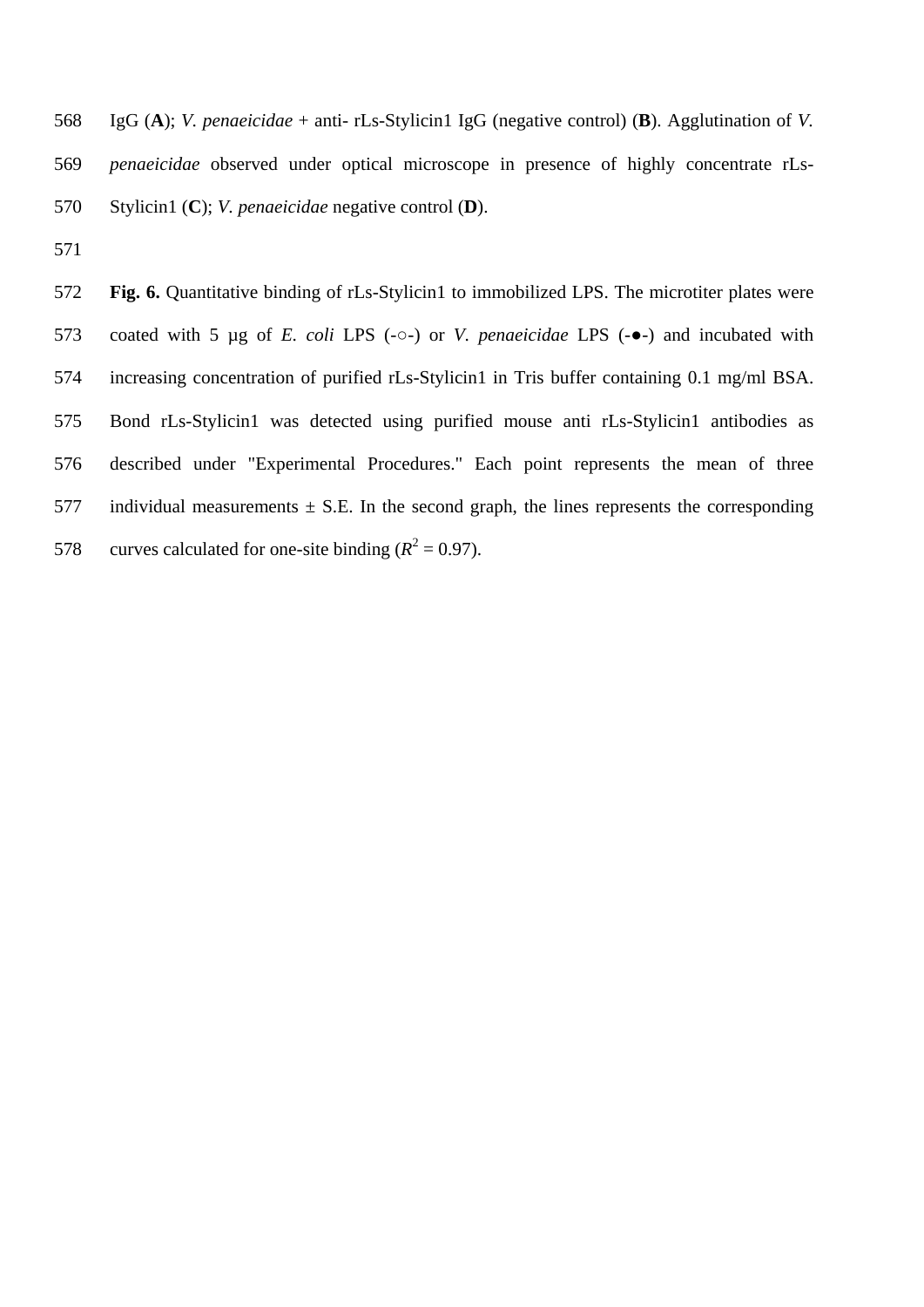| Ш<br>п |
|--------|
|--------|

# **MIC (µM)**

| $Gram(+)$<br>bacteria  | Micrococcus lysodeikticus<br>Staphylococcus aureus<br><b>Bacillus subtilis</b><br>Aerococcus viridans                                                                          | >160<br>>160<br>>160<br>>160                   |
|------------------------|--------------------------------------------------------------------------------------------------------------------------------------------------------------------------------|------------------------------------------------|
| Gram $(-)$<br>bacteria | Enterococcus faecalis<br>Pseudomonas aeruginosa<br>Escherichia coli 363<br>Salmonella typhimurium<br>Vibrio splendidus LGP32<br>Vibrio penaecidae*<br>Vibrio nigripulchritudo* | >160<br>>160<br>>160<br>>160<br>80<br>40<br>80 |
| Fungi and<br>yeast     | <b>Fusarium oxysporum*</b><br>Penicillium spp<br>Botrytis cinerae<br>Aspergillus fumigatus<br>Neurospora crassa<br>Candida albicans                                            | 2.5<br>>100<br>>100<br>>100<br>>100<br>>100    |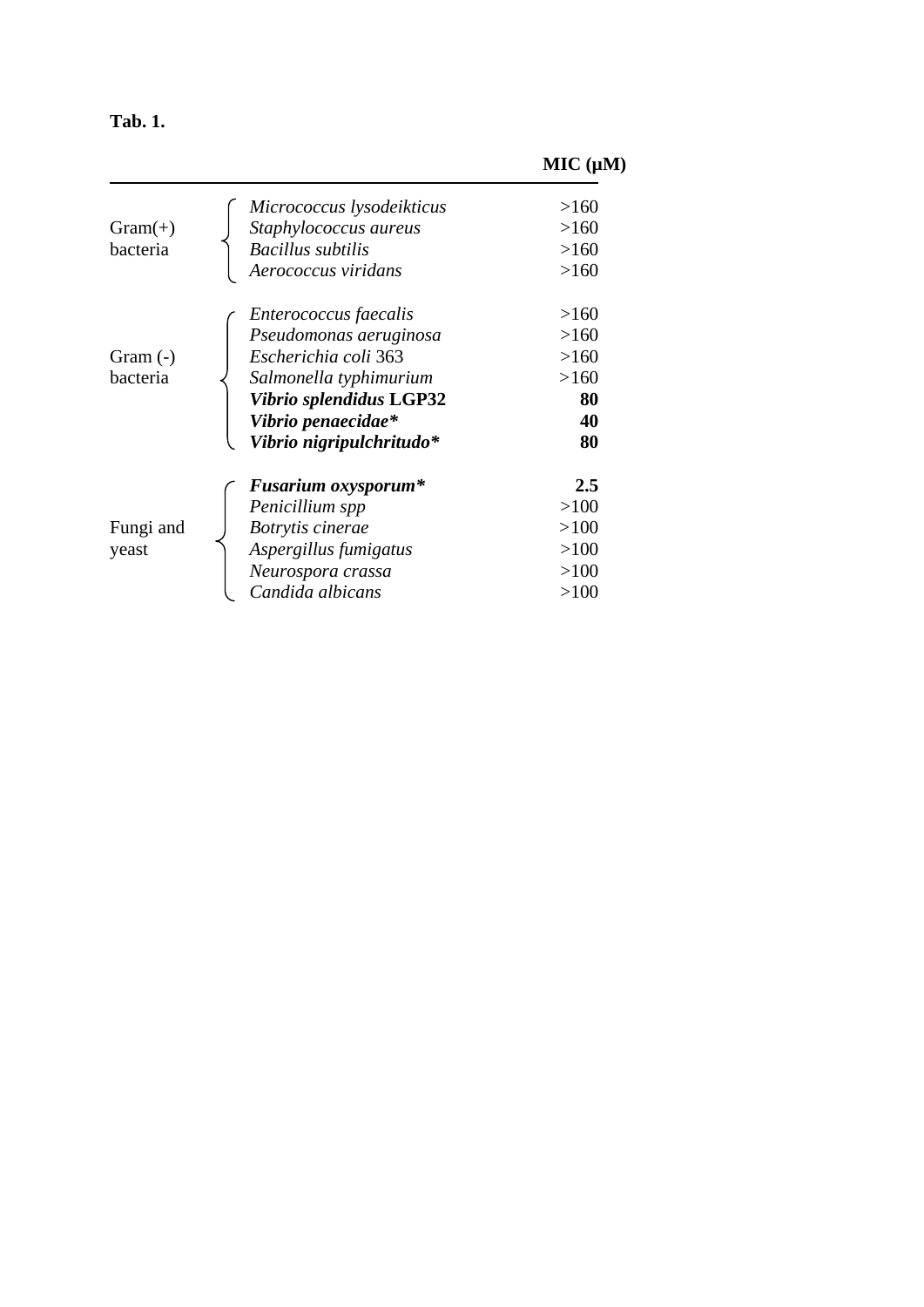**1 ATG**AAGACCTACAGTCGGGTCTCCGTCTTTGTCTTACTGGTTGCGATCTTGCACACGTCA<br>1 M K T Y S R V S V F V L L V A I L H T S M K T Y S R V S V F V L L V A I L H T S

|            |                                                              |   |    |    |   | tgtaagttaagctgcagcagagaccgctcttttttatttgttattttgaacttcagtgt<br>tgtaataaatcgaagcaagtctggttattcctactggaggaaaagtagattgtcgttat<br>agtactatgctgatggcaataatgatgctctaaatgataatgacatggttatttccttt<br>tctatttttcatttttggcttgcttgtcttgttcca |    |              |              |    |              | <b>Intron</b> $(213 bp)$ |    |   |    |   |              |   |    |    |
|------------|--------------------------------------------------------------|---|----|----|---|-----------------------------------------------------------------------------------------------------------------------------------------------------------------------------------------------------------------------------------|----|--------------|--------------|----|--------------|--------------------------|----|---|----|---|--------------|---|----|----|
|            |                                                              |   |    |    |   |                                                                                                                                                                                                                                   |    |              |              |    |              |                          |    |   |    |   |              |   |    |    |
| 61         |                                                              |   |    |    |   | CAAGGATCTTCCTTTGCACCTCCCAGAGGGCCTCCGGGCTGGGAACCTCCATGCGTACAA                                                                                                                                                                      |    |              |              |    |              |                          |    |   |    |   |              |   |    |    |
| 21         | Q                                                            | G | S  | S  | F | S                                                                                                                                                                                                                                 | P  | $\mathbf{p}$ | $\mathbb{R}$ | G  | $\mathbf{p}$ | P                        | G  | W | G  | P | $\mathbf{P}$ |   | ٦T | Q  |
| 121        |                                                              |   |    |    |   | CAACCGTGCCCTAAGTGCCCATATGATGATTACAAGTGTCCGACGTGTGATAAATTCCCG                                                                                                                                                                      |    |              |              |    |              |                          |    |   |    |   |              |   |    |    |
| 41         | O                                                            | Ρ |    | P  | К |                                                                                                                                                                                                                                   | P  | Y            |              | D  | Y            | K                        |    | Р |    |   |              | K | F  | P  |
| 181        | GAGTGTGAGGAGTGCCCCATATTAGTATAGGATGTGAATGCGGCTACTTTAGCTGCGAA  |   |    |    |   |                                                                                                                                                                                                                                   |    |              |              |    |              |                          |    |   |    |   |              |   |    |    |
| 61         | F.                                                           |   | E. | F. |   | D                                                                                                                                                                                                                                 | Η  |              | S            | Т  | G            |                          | F. |   | G  | Y | F            | S |    | F. |
| 2.41       | TGTCCGAAGCCTGTGTGTGAACCGTGCGAGAGTCCCATCGCCGAGTTGATAAAAAAGGGA |   |    |    |   |                                                                                                                                                                                                                                   |    |              |              |    |              |                          |    |   |    |   |              |   |    |    |
| 81         |                                                              | D | K  | P  |   |                                                                                                                                                                                                                                   | E. | P            |              | E. | S            | P                        |    |   | F. |   |              | K | K  | G  |
| 301<br>101 | GGTTATAAAGGA <b>TAA</b><br>G                                 | Y | K  | G  |   |                                                                                                                                                                                                                                   |    |              |              |    |              |                          |    |   |    |   |              |   |    |    |

**Fig.1.**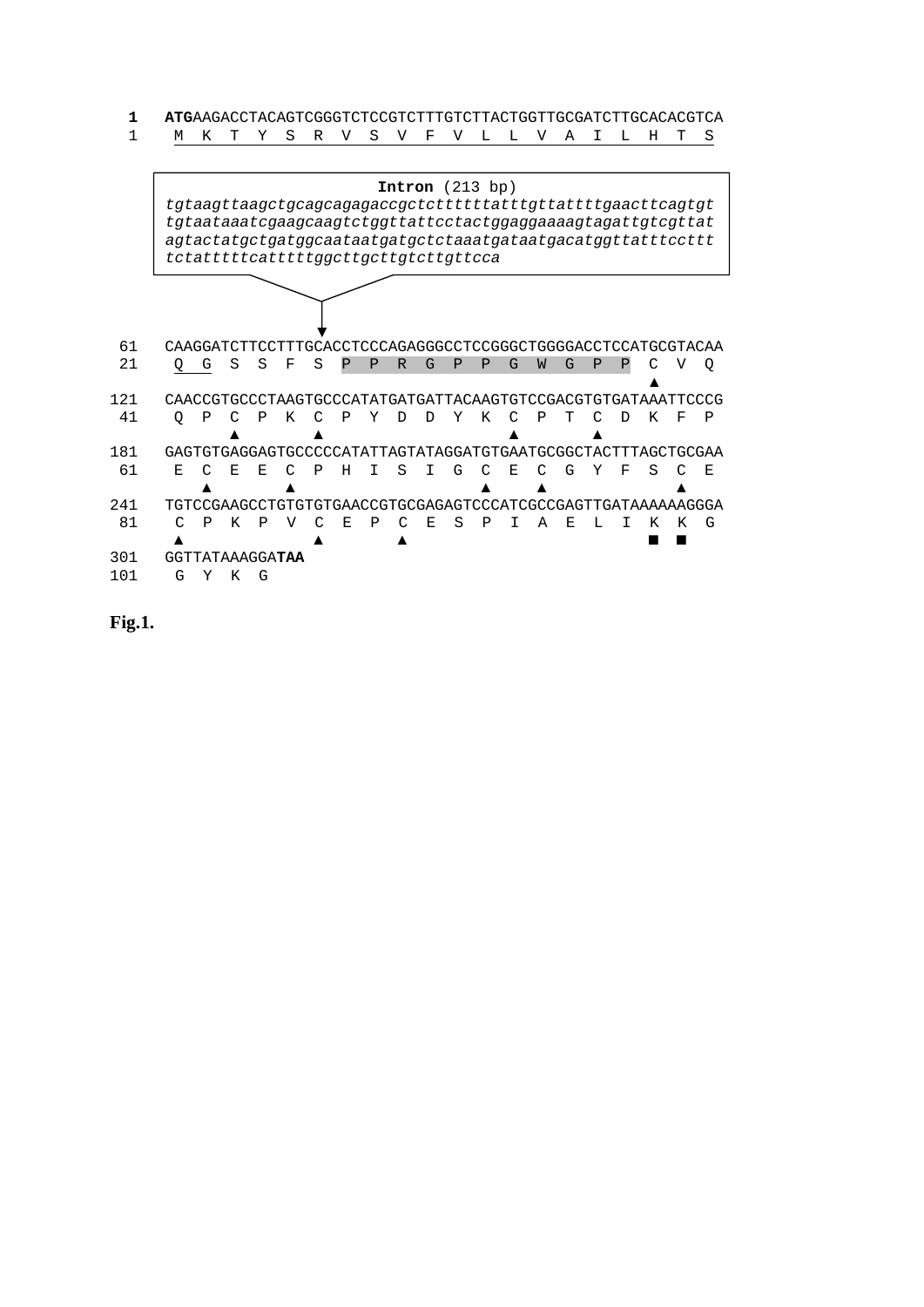|              | 50                                                 |
|--------------|----------------------------------------------------|
| Ls-Stylicin1 | MKTYSRVSVFVLLVAVLHTSQGSSFSPPRGPPGWGPPCVQQPCPKCPYDD |
| $Ls-2$       | MKTYSRVSVFVLLVAIVHTSQGSSFAPPSRLPGWEPPCVPQQCPPCPYDD |
| $Pm-1$       | MRTFSQVSGFVLLVAIVRMSQGSSFYAPSGPPGERHPCPPQLCPVCPG-- |
| $Lv-1$       | POECPPCPYDD                                        |
| $Lv-2$       | MKTYSQVSVFVLLVAIAHTSQGSSFSPPRGPPGWKLPCVPQECPPCPYDD |

|              | 51<br>106                                                |  |
|--------------|----------------------------------------------------------|--|
| Ls-Stylicin1 | YKCPTCDKFPECEE-CPHISIGCECGYF-SCECPKPVCEPCESPIAELIKKGGYKG |  |
| $Ls-2$       | -ECPKCGGFPACEE-CPDIHIGCDCPFYHSCLCROPVCEPCESPIAELIKKGGYKG |  |
| $Pm-1$       | -ECPKCESFPVCHEVCPDIAIGCDCPFYHSCECRHRVCPPCENPIAELIKKGGYNG |  |
| $Lv-1$       | -ECPKCEELPACEE-CPDIHIGCDCPFYHSCLCROPVCEPCESPIAELIKKGGYKG |  |
| $Lv-2$       | $-$ ECPKCGGFPVCHEVCTDI                                   |  |

**Fig.2.**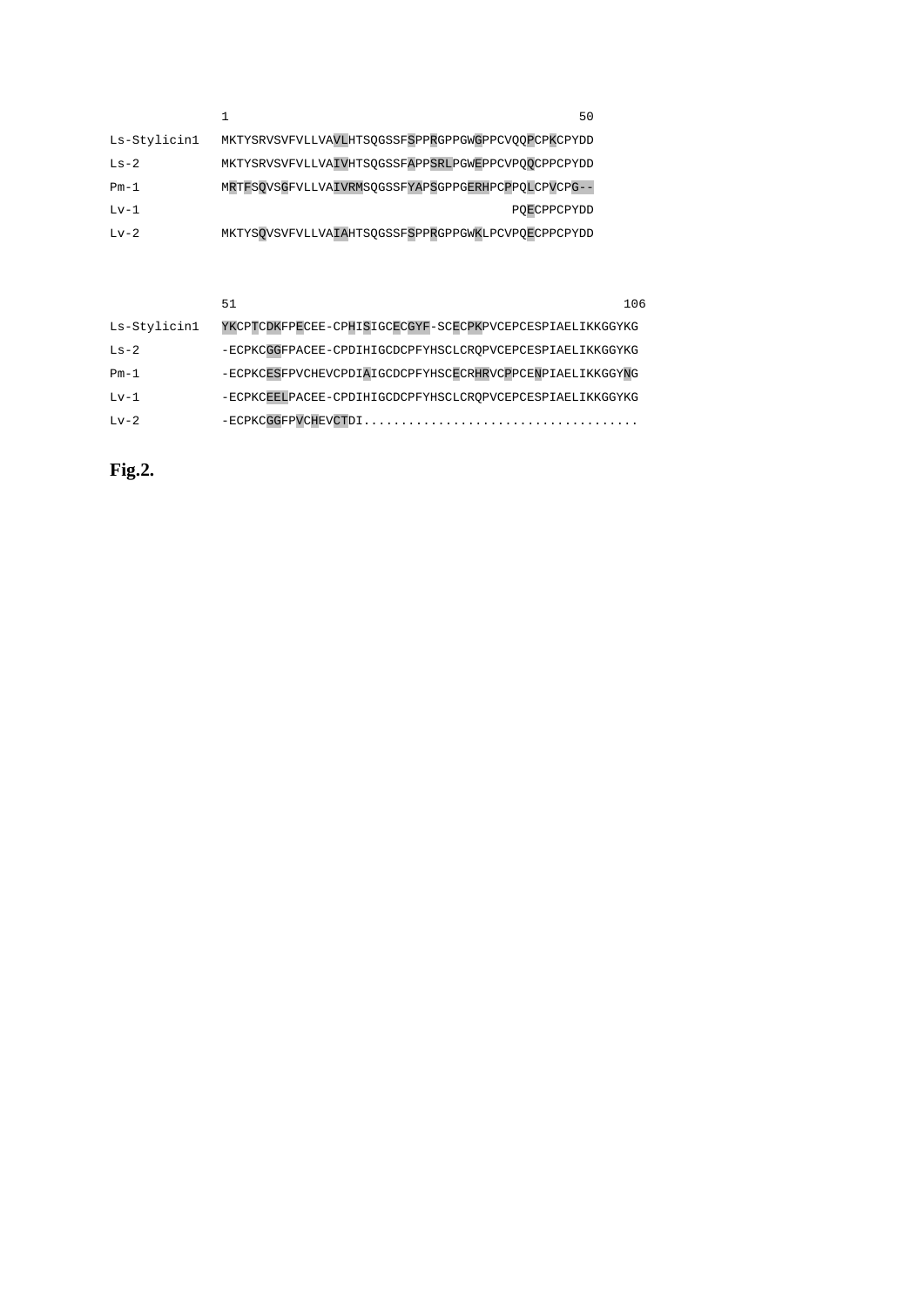

**Monomer** 







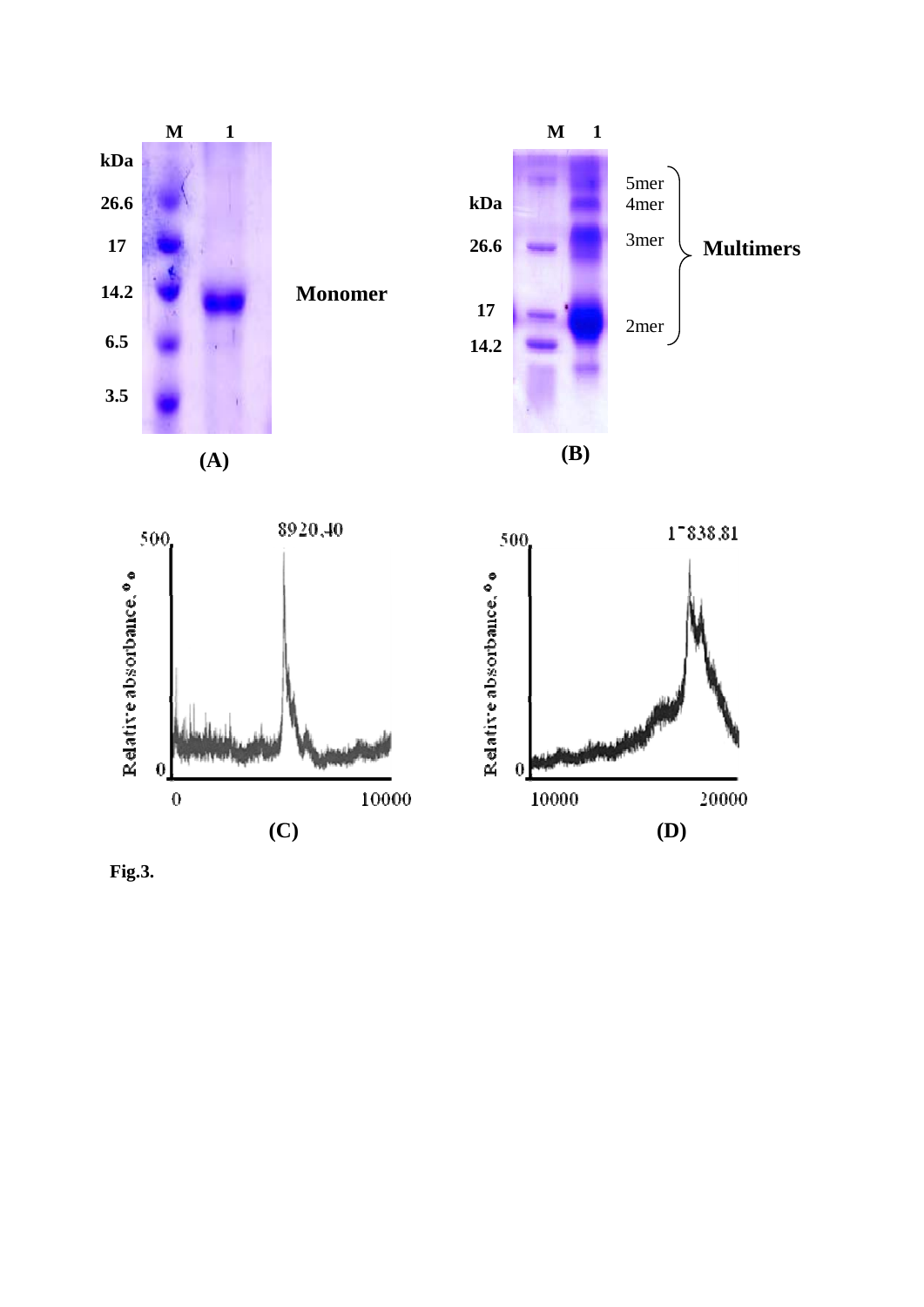

**Fig.4.**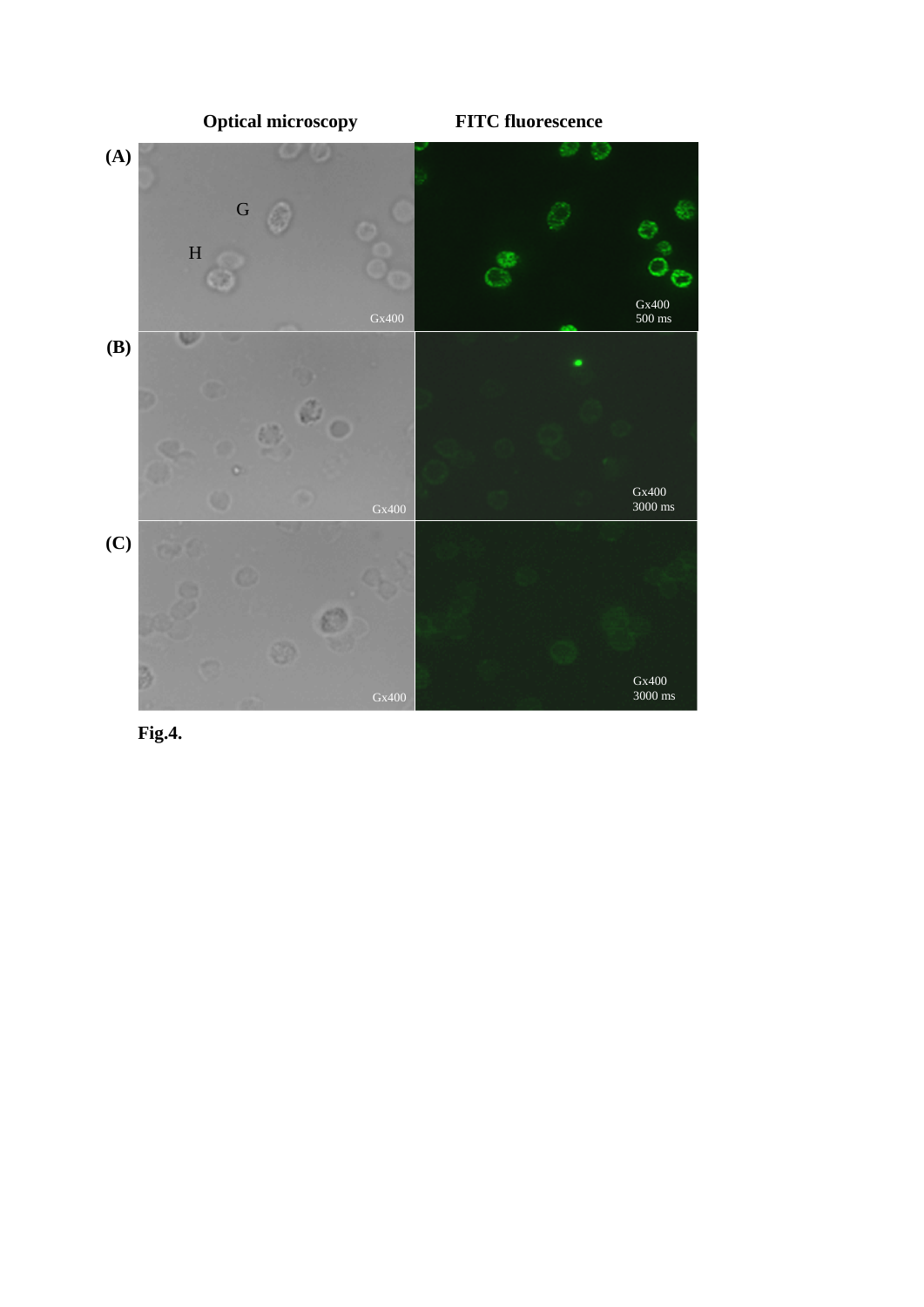

**Fig.5.**